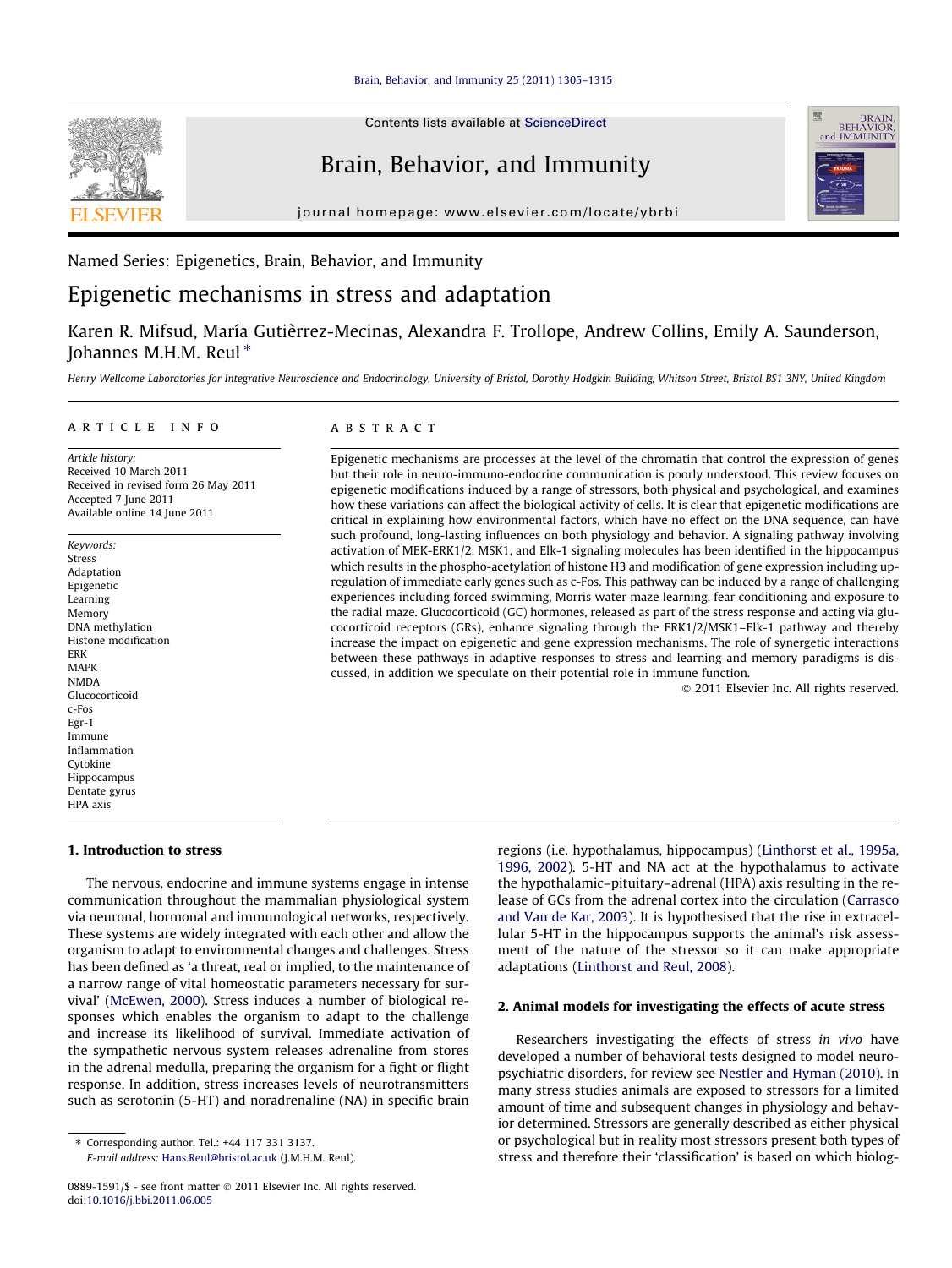<span id="page-1-0"></span>ical system (physical or psychological) is affected the most. Physical stressors, such as a hot or cold environment, have a direct effect on the body, disturbing homeostatic processes and influencing the physiological state of an organism. In contrast, psychological stressors involve higher brain areas, such as the neocortex, amygdala and hippocampus, to process and/or interpret information about the threat. Consequently, in case of psychological stress, the threat may be implied but not necessarily experienced ([Herman et al., 2003\)](#page-8-0).

Both physical and psychological stress activate the HPA axis leading to downstream adrenocorticotropic hormone (ACTH) release from the anterior pituitary and subsequent release of GCs (cortisol in humans, corticosterone in rodents) from the adrenal cortex into the circulation. GCs were so named after their effects on glucose metabolism were discovered. Circulating GCs, however, have equally important roles in modulating the immune response and in cognitive processes such as memory formation (see Section 3). Despite both physical and psychological stressors activating the same central HPA pathway, a number of studies have provided evidence that the body responds to the different types of stress in distinct ways ([Dayas et al., 2001; Yuen et al., 2009](#page-8-0)). Furthermore, because of its nature, psychologically stressful events lead to profound, long-term changes in behavior.

## 3. Role of memory formation in the stress response

Memory formation is the storage of information which can be recalled in the future. The processes involved in the formation of memories have been the focus of numerous studies spanning over 30 years but a definitive pathway is still being elucidated. Biochemical pathways leading to memory formation can be examined through the use of behavioral tests such as the Morris water maze, Pavlovian fear conditioning, radial maze and others – a summary of the most common behavioral tests for stress/learning and memory studies are outlined in Table 1. All of these tests have a 'stressful' component which must be taken into account when interpreting experimental findings. Indeed in recent years there has been considerable overlap between investigations into stress responses and learning and memory processes, with signaling pathways emerging that are common to both areas. Long term responses to stress include the formation of episodic memories which increase the chance of avoiding the stressful challenge in the future or improve the ability of the organism to cope with any subsequent repeat exposure to the stressor ([Reul and Chandramohan, 2007; Reul](#page-9-0) [et al., 2009](#page-9-0)) This is, in part, due to the strong consolidation of memories by the induction of stress hormones such as GCs, however, the exact mechanism for this consolidation remains unclear ([Oitzl and de Kloet, 1992; Cordero and Sandi, 1998; De Quervain](#page-9-0) [et al., 2009; Sandi, 2011\)](#page-9-0).

## 4. Epigenetics

As discussed in the first review of this series [\(Mathews and](#page-9-0) [Janusek, 2011](#page-9-0)), epigenetic modifications change the expression of genes without altering the DNA sequence. These modifications can occur on the DNA itself to influence gene expression by changing the accessibility of genes to transcription/translation factors. Alternatively, other distinct epigenetic modifications can occur on the highly conserved tails of histone proteins, responsible for organizing DNA into chromatin, thereby affecting chromatin assembly and organization of DNA.

According to the National Institute of Health, epigenetic changes can be 'heritable changes in gene activity and expression (in the progeny of cells or of individuals) and also stable, long-term alterations in the transcriptional potential of a cell that are not necessarily heritable'. The latter aspect explains how environmental

#### Table 1

Behavioral tests commonly used to investigate responses to stress or learning and memory paradigms.

| <b>Behavioral</b> test        | General conditions                                                                                                                                                                                                                                                                                                                                                                                                                                                                          | Adaptive behavior                                | Reward (if applicable)            | References                                                                                                                                                                                              |
|-------------------------------|---------------------------------------------------------------------------------------------------------------------------------------------------------------------------------------------------------------------------------------------------------------------------------------------------------------------------------------------------------------------------------------------------------------------------------------------------------------------------------------------|--------------------------------------------------|-----------------------------------|---------------------------------------------------------------------------------------------------------------------------------------------------------------------------------------------------------|
| Novel environment             | Subjects are transferred to a new environment (usually<br>for 30 min) and their behavior recorded                                                                                                                                                                                                                                                                                                                                                                                           | Switch from<br>exploratory to normal<br>behavior | Identifying there is no<br>threat | Bassett et al. (1973)                                                                                                                                                                                   |
| Radial maze                   | 8-arm maze which tests subjects memory by forcing<br>them to make decisions about which arm to explore                                                                                                                                                                                                                                                                                                                                                                                      | Finding food source                              | Food                              | Olton and Samuelson<br>(1976)                                                                                                                                                                           |
| Morris water maze             | Subjects are trained (successive trials over consecutive<br>days) to find an underwater platform and then the<br>platform is removed to test their memory of its location                                                                                                                                                                                                                                                                                                                   | Finding the platform                             | Escape from water                 | Morris et al. (1982)                                                                                                                                                                                    |
| Forced swim test              | Subjects are placed in are large beaker of water from<br>which they cannot touch the bottom or escape and<br>behavior monitored (usually for 15 min). A second test,<br>usually lasting 5 min is performed after a sufficient<br>recovery period (usually 24 h) and again behavior is<br>monitored                                                                                                                                                                                          | Floating                                         | Conservation of energy            | Porsolt et al. (1977), <sup>A</sup><br>De Pablo et al. (1989).<br>West (1990), Korte<br>(2001), Bilang-Bleuel<br>et al. (2005),<br>Chandramohan et al.<br>(2008) and Nestler and<br><b>Hyman</b> (2010) |
| Fear conditioning             | Subjects are placed in a box and subjected to a short-<br>lasting foot shock, sometimes preceded by a noise or<br>light signal (conditioned cue). Trials are often repeated<br>before allowing the subject time to recover (varies from<br>hours to weeks). In the retest the subject is placed in a<br>different environment and subjected to the cue but no<br>shock (to test cue-dependent memory) or placed in the<br>same box with no cue or shock (to test context-related<br>memory) | Freezing                                         | No reward                         | Rescorla (1973) and<br>Davis and Astrachan<br>(1978)                                                                                                                                                    |
| Single prolonged stress       | Subjects are exposed to 2 h restraint stress, followed<br>immediately by forced swim test (usually 20 min),<br>allowed to recover for a short period $(\sim 15 \text{ min})$ and then<br>exposed to anaesthetic until unconsciousness is<br>achieved                                                                                                                                                                                                                                        | Not applicable                                   | No reward                         | Liberzon et al. (1997)                                                                                                                                                                                  |
| Immune/inflammatory<br>stress | Can be experimentally induced by administration of<br>bacterial endotoxins                                                                                                                                                                                                                                                                                                                                                                                                                  | Sickness behavior                                | No reward                         | Linthorst et al. (1995b)                                                                                                                                                                                |

<sup>A</sup> Please note, this interpretation of the immobility response during forced swim retest differs from our own.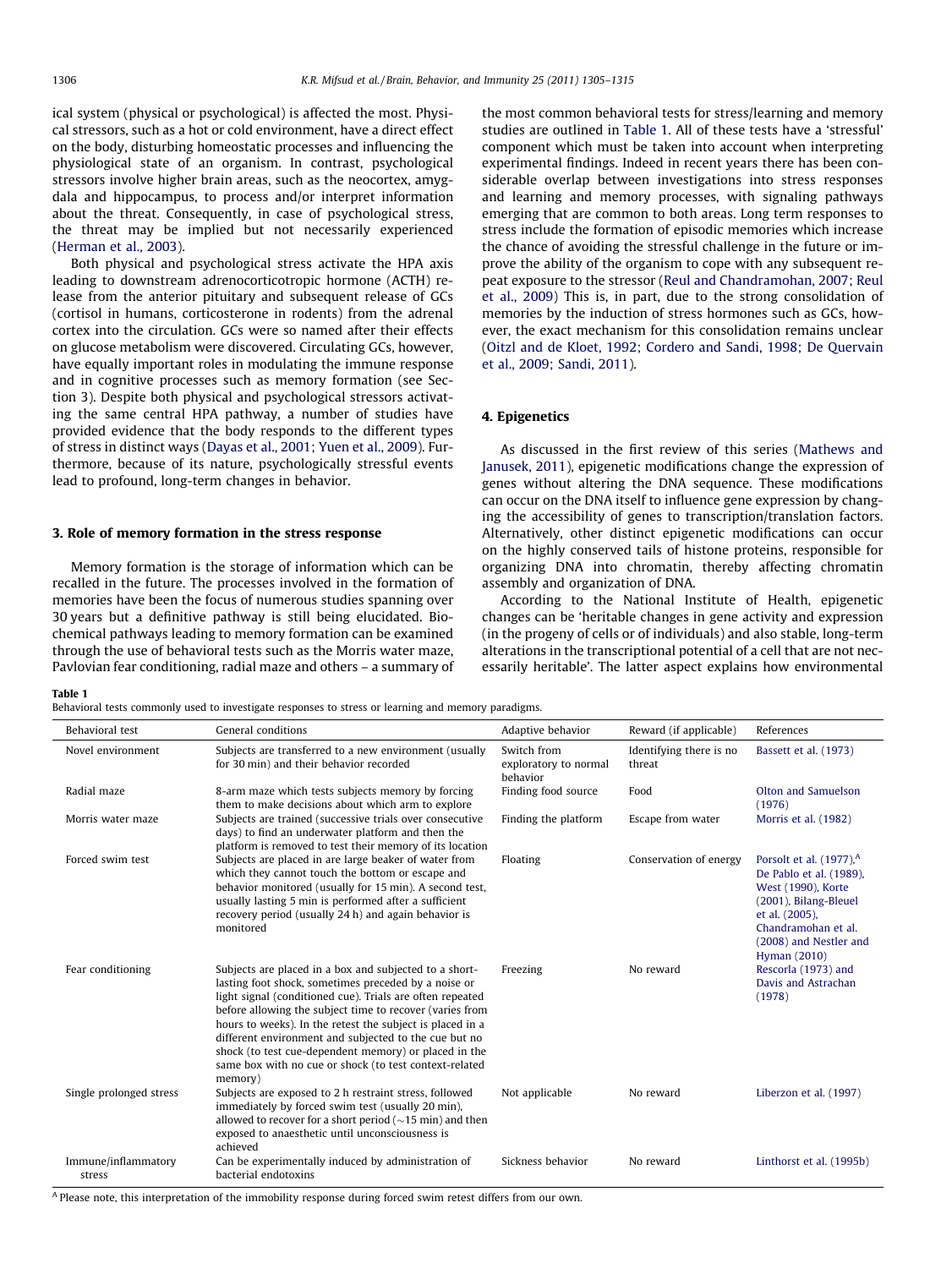influences and life experiences can result in differences in gene expression and downstream biological changes, even after the initial influence has disappeared. The different types of epigenetic modifications influencing gene expression are reviewed extensively by [Kouzarides \(2007\)](#page-8-0) and [Mathews and Janusek, \(2011\)](#page-9-0). This review focuses on DNA methylation, histone methylation, phosphorylation and acetylation and as such, only these epigenetic modifications will be discussed.

## 4.1. DNA modifications

DNA methylation occurs when a methyl group is added to one of the pyrimidine bases of DNA. Methylation occurs on the 5th carbon of cytosine residues (5mC) situated adjacent to a guanine residue (CpG site). Parts of DNA sequences with a high concentration of CpG residues are referred to as CpG 'islands' and generally located at the start of the gene sequence within the promoter region. The methylation of DNA within the promoter region of a gene may be why this modification has such a profound effect on gene expression, generally silencing the expression of the respective gene [\(Illingworth and Bird, 2009\)](#page-8-0).

DNA methylation can occur by two type of enzymes; methyltransferases de novo, which set-up methylation marks during early development and are critical for the survival of organisms, and maintenance methyl-transferases which are essential for maintaining the methylation code [\(Wu and Zhang, 2010](#page-9-0)). The importance of demethylation has been investigated to a greater extent in recent years as it has become apparent that DNA methylation status can change quite rapidly ([Wu and Zhang, 2010\)](#page-9-0). The exact biochemical processes involved in DNA demethylation remains unclear but there are a number of mechanisms currently being discussed including enzymatic removal, deamination and base excision repair, nucleotide excision repair, oxidative demethylation and radical S-adenosylmethionine (SAM)-based demethylation (for review see [Wu and Zhang, 2010](#page-9-0)).

In addition to methylation and demethylation, mammalian DNA can by hydroxylated (oxidation of CH group to form COH) at the carbon 5 position of methylated cytosine residues ([Penn](#page-9-0) [et al., 1972](#page-9-0)) but the induction and function of this hydroxy-methylation (5hmC) modification is unknown. More recent studies ([Tahiliani et al., 2009; Zhang et al., 2010](#page-9-0)) have identified 5-methylcytosine (5mC) hydroxylases like ten–eleven translocation proteins (TET1, TET2 and TET3) as enzymes responsible for hydroxylation of methylcytosine but the function of this mark still remains unclear. It has been proposed that 5hmC facilitates passive demethylation (promoting gene transcription) by preventing DNMT's maintaining the methylation status of DNA, however, this is yet to be confirmed ([Tahiliani et al., 2009\)](#page-9-0). Hydroxy-methylation of DNA recruits 5hmC-specific factors and prevents the association of some 5mC-specific enzymes/transcription factors in DNA methylation assays and cancer cell lines, indicating distinct roles for the two types of cytosine modification in gene expression [\(Valinluck](#page-9-0) [and Sowers, 2007; Tahiliani et al., 2009; Ko et al., 2010\)](#page-9-0).

## 4.2. Histone modifications

Histone proteins are responsible for organizing DNA into chromatin which can exist in a densely-packed 'closed' configuration or in a loose, 'open' state, which is required for gene transcription. There are four core histone proteins, H2A, H2B, H3 and H4, each with a highly conserved N-terminal tail which can be modified at certain sites by a range of specific enzymes to influence the structure and function of the chromatin.

Histone methylation occurs on either arginine or lysine residues in histones H3 and H4. The enzymes which add (methyl-transferases) or remove (demethylases) methyl groups are specific to the residue on which they act, either lysine or arginine, and can also be specific for the location or site of the residue within the histone tails. For example, mixed lineage leukemia proteins (MLLs) are methyltransferases which act almost exclusively to methylate lysine residue 4 of histone H3 [\(Cosgrove and Patel, 2010](#page-8-0)). The function of the methylation mark depends on the site on which it occurs; lysine methylation of H3K4 (lysine 4 of histone 3) is associated with transcriptionally active chromatin and gene transcription whereas methylation on H3K9 is associated with gene silencing ([Kouzarides, 2007;](#page-8-0) [Akbarian and Huang, 2009](#page-8-0)). The consequence of methylation is also dependant on how many methyl groups are added to each residue; lysine residues hold one, two or three methyl groups and are classified as mono, di or trimethylated respectively, whereas arginine residues can only hold up to two methyl groups ([Kouzarides, 2007](#page-8-0)). The function of methylated H3K20 varies greatly with methylation status, mono-, di- and trimethylation of this site has been associated with gene transcription, gene repair and gene silencing respectively ([Balakrishnan and Milavetz, 2010\)](#page-8-0). The consequence of epigenetic marks is further complicated by the interaction of different modifications on each other; for example, protein arginine methyl-transferase (PRMT) methylation of H3R2 prevents methylation of H3K4 by MLL and therefore inhibits subsequent gene expression in vitro ([Hyllus et al., 2007](#page-8-0)).

Histone phosphorylation occurs when a phosphate group is added to an amino acid residue (usually serine) in the highly conserved histone tail by specific kinases and can be removed by specific phosphatases (dephosphorylation) ([Thomson et al., 1999a,b;](#page-9-0) [Clayton et al., 2000; Soloaga et al., 2003\)](#page-9-0). The phosphorylation status of chromatin is determined by the net activity of kinases and phosphatases, influenced by signaling cascades. Phosphorylation of certain residues is often associated with other epigenetic marks, for example if histone H3 in dentate gyrus neurons is phosphorylated at serine 10 then it is also generally acetylated at lysine 14 ([Chandramohan et al., 2007](#page-8-0)). This co-modification is associated with the opening of previously condensed chromatin [\(Cheung](#page-8-0) [et al., 2000; Clayton et al., 2000; Nowak and Corces, 2000\)](#page-8-0).

Histone acetylation occurs when an acetyl group (COCH<sub>3</sub>) is added to a lysine residue by histone acetyl-transferases (HATs). Once again these enzymes act at distinct residues/sites within the N-terminal tail of histone proteins. Given the neutralization of the negative lysine charge by the addition of a positively charged acetyl group, histone acetylation is the modification most likely to decondense chromatin and expose previously silent genes for transcription [\(Kouzarides,](#page-8-0) [2007](#page-8-0)). This epigeneticmark is therefore almost exclusively associated with active gene transcription for numerous genes studied. Acetyl groups are removed by histone deacetylases (HDACs).

Some epigenetic marks such as methylation of DNA can be passed on to subsequent generations through mitotic and meiotic cell division [\(Nakayama et al., 2000; Schreiber and Bernstein,](#page-9-0) [2002; Champagne, 2008](#page-9-0)). This is an interesting property which is not shared by alternative mechanisms of altering gene expression (i.e. the influence of transcription factors). Although changes in the epigenetic profile of DNA were traditionally thought to be hereditary, recent studies indicate these changes can be transient [\(Ng](#page-9-0) [et al., 2009](#page-9-0)). Epigenetic modifications are therefore a set of biochemical tools which control the expression of genes and are themselves controlled by signaling mechanisms and provide another level at which the environment can impact on gene expression ([Fig. 1](#page-3-0)).

## 5. Role of epigenetic mechanisms in the long-term impact of early life stress

The epigenetic profile of rats is profoundly influenced by the maternal behavior they experienced during the first week of life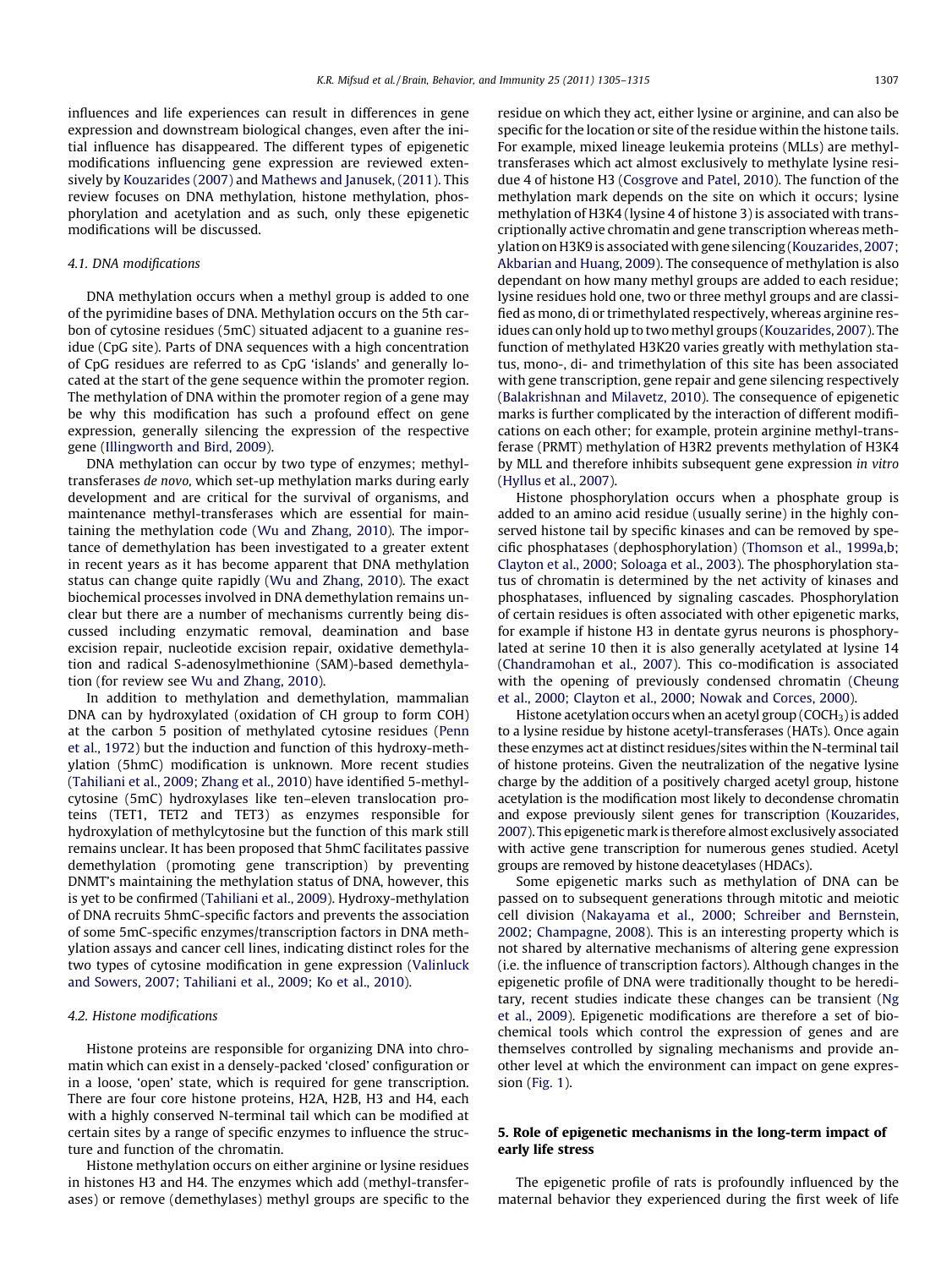<span id="page-3-0"></span>

Fig. 1. Scheme representing the role of the epigenome in physiological and behavioral responses. Cells communicate by a number of chemical messengers which act at different locations to elicit a biological response. Generally, signaling systems exist whereby extracellular primary messengers (growth factors, cytokines, hormones, etc.) act via receptors at the cell surface or are transported or diffuse across the plasma membrane to induce activation of secondary messengers and/or transcription factors within the cytoplasm. Activated secondary messengers can have biochemical effects in the cytoplasm and/or are translocated into the nucleus to act on nuclear transcription factors or influence the epigenome or genome directly. The epigenome is regarded as the complex of changes, occurring at the chromatin level, which alter the expression of genes without changing the coding sequence of the genome. Changing the level of gene products, as a result of activation of signaling cascades, influences cell function and affects both the physiology and the behavior of the organism.

([Weaver et al., 2004\)](#page-9-0). Rats which received high levels of maternal care (HMC rats, maternal care defined as licking, grooming and arched-back nursing) during the first week of life were less anxious, less sensitive to stress in adult life and had higher levels of GR expression in the hippocampus compared with rats experiencing low levels of maternal care as pups (LMC rats).

Analysis of the methylation state of the GR promoter during the development of HMC or LMC pups revealed changes in the methylation status of a specific cytosine residue (site 16 on exon  $1<sub>7</sub>$ ), which corresponded to a specific region in the GR promoter containing a consensus sequence for a transcription factor known as early growth response factor 1 (Egr-1). At the embryonic stage site 16/exon  $1<sub>7</sub>$  is unmethylated but DNA methylation of this site occurs shortly after birth. In HMC pups demethylation of site 16/ exon  $1<sub>7</sub>$  occurs during the first week of life, whereas this site in LMC rats remains methylated. Since this site contains a consensus sequence for Egr-1, the association of Egr-1 protein with the GR promoter was analysed by chromatin immuno-precipitation assay (ChIP) and found to be 3-fold higher in HMC rats compared with LMC rats. ChIP analysis of GR also found higher levels of acetylation at histone H3 lysine 9 (H3K9), a marker for uncondensed, transcriptionally active chromatin [\(Weaver et al.,](#page-9-0) [2004\)](#page-9-0).

Prolonging histone acetylation by intracerebroventricular (i.c.v) administration of histone deacetylase (HDAC) inhibitor trichostatin A (TSA) in LMC rats supported a role for histone acetylation in the response by promoting a phenotype closely associated with that of HMC rats ([Weaver et al., 2004](#page-9-0)). Likewise, when Egr-1 binding to the GR promoter was inhibited by DNA methylation at site 16/exon  $1<sub>7</sub>$  the HMC phenotype (less anxious, less sensitive to stress and higher GR expression in hippocampus) disappeared indicating a key role for demethylation of DNA in this phenotype ([Weaver et al., 2004\)](#page-9-0). Later studies found that the level of maternal care experienced when pups by female rats determined what kind of mother they would themselves become as a consequence of epigenomic changes in a different gene, namely the estrogen receptor gene located in the medial preoptic area, highlighting the transgenerational effects of epigenetic modifications [\(Champagne,](#page-8-0) [2008\)](#page-8-0). Generally it appears that HMC rats become HMC mothers and LMC rats become LMC mothers [\(Champagne, 2008\)](#page-8-0).

A link has also been demonstrated between early life experiences and adult behavior in humans. Numerous clinical studies have shown a positive association between childhood trauma and increased risk of developing psychopathological disorders such as depression as an adult [\(Heim et al., 2008](#page-8-0)). Children experiencing abuse, neglect or other adverse experiences displayed a sensitized stress response, GC resistance, increased corticotropin-releasing factor (CRF) activity, immune activation and reduced hippocampal volume; all features which have been observed in some depressed patients as adults [\(Heim et al., 2008](#page-8-0)). Reduced GR mRNA expression in the hippocampus of suicide victims who had been abused as children was associated with epigenetic changes in the neuron-specific GR promoter (NR3C1) when compared with suicide victims with no history of childhood abuse ([McGowan et al.,](#page-9-0) [2009\)](#page-9-0). There were also higher levels of DNA methylation in the hippocampal GR promoter in abuse victims compared with nonabuse controls; this pattern of methylation resulted in reduced binding of transcription factor Egr1 and decreased levels of Egr1 induced gene transcription when investigated in vitro ([McGowan](#page-9-0) [et al., 2009](#page-9-0)). Based on these studies, epigenetic modifications play a key role in mediating the effect of early life experiences on responses to stress in adulthood.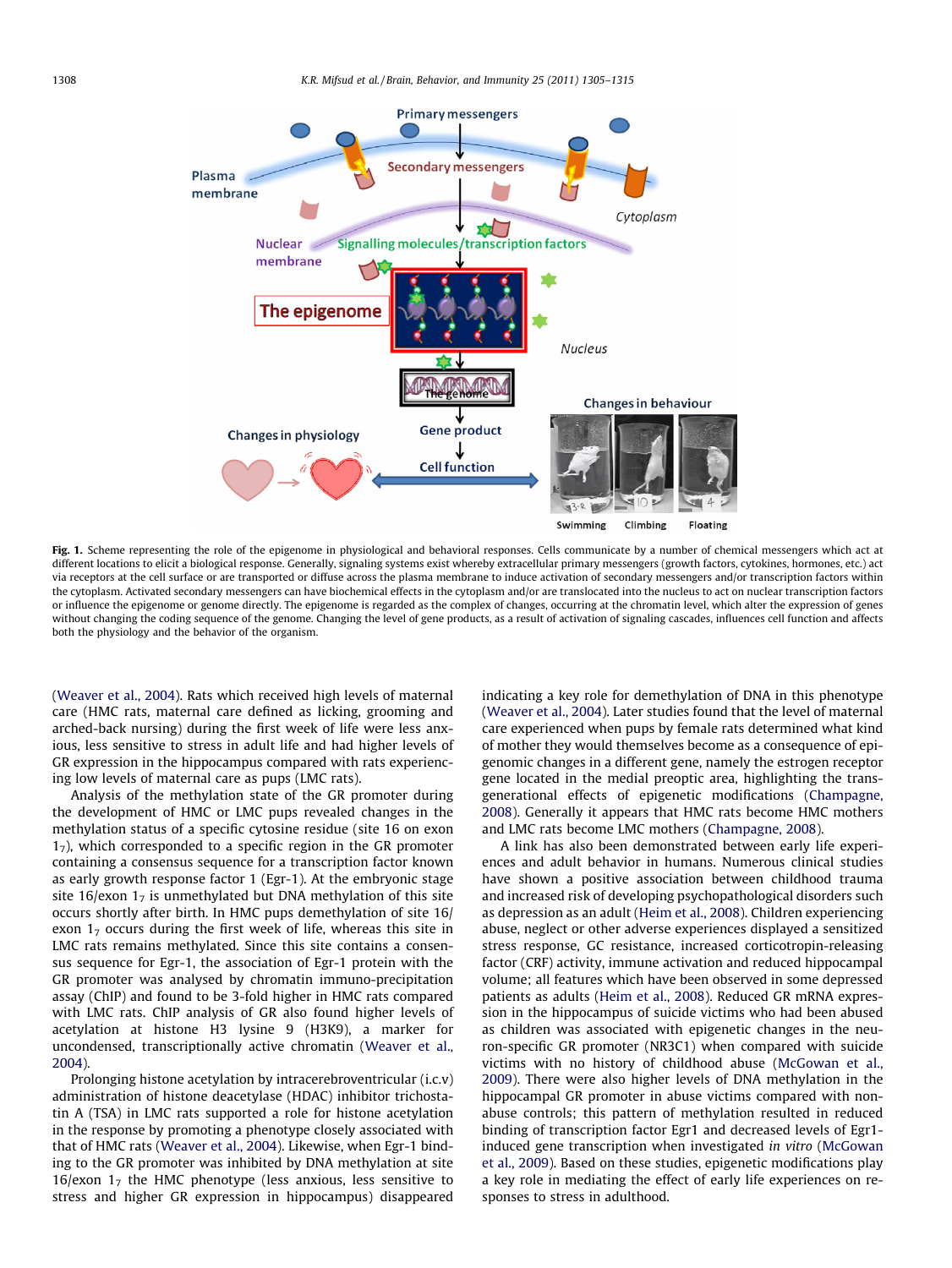## 6. Epigenetics: stress studies and signaling pathways

Our recent studies have investigated the effect of acute stressors on epigenetic modifications in brains of adult rats. The primary stressor used in our studies is the forced swim test and we are particularly interested in the subsequent immobility response displayed by the rats in the forced swim retest (24 h after initial test). There is controversy surrounding the interpretation of the animal's immobility response. Originally the immobility response was viewed as a 'depressive' behavior because it was thought that the animal had given up and showed despair ([Porsolt et al., 1977;](#page-9-0) [Lucki, 1997\)](#page-9-0). In addition, the effects of some antidepressant drugs to lower the immobility response seemed to support this notion. On the other hand, acute administration of many antidepressants evokes arousal through central release of serotonin, noradrenaline and/dopamine which may provide an alternative explanation for the reduced immobility behavior. Furthermore, the effect of three administrations of antidepressant drug in the Porsolt forced swim test design is hard to reconcile with the clinical effects of antidepressants which take at least 3 weeks of treatment to emerge. Our group and others feel that the immobility response is an adaptive response to the knowledge that they cannot escape making it more appropriate to conserve energy to maximize the chance of survival ([De Pablo et al., 1989; West, 1990; Korte, 2001; Bilang-](#page-8-0)[Bleuel et al., 2005; Nestler and Hyman, 2010\)](#page-8-0). The rapid adoption of immobility behavior in the retest supports the idea that the subject remembers the initial test and conserves its energy by floating. Further support of immobility being an adaptive response comes from forcing the rats to swim in water at different temperatures. Normally the rats are swum at 25 $\degree$ C, however, when rats are swam at 19  $\degree$ C rats they show increased struggling and reduced immobility during the retest, possibly because of the extreme loss of body temperature ( $\sim$ 12 °C). In contrast, rats that swam at 35 °C showed high levels of immobility and very little struggling [\(Linthorst et al.,](#page-9-0) [2008](#page-9-0)). This experiment underscores the immobility behavior being an adaptive response to the combined physical and psychological stress. The observed ability of the rats to recall the initial experience, as shown by the increase in immobility in the retest, lasts at least 4 weeks from initial test [\(Gutièrrez-Mecinas et al., 2011\)](#page-8-0). Once again this finding supports a role of learning and memory processes in the adaptive immobility behavior shown and refutes the depression hypothesis.

Immunofluorescent staining confirmed epigenetic modifications were taking place in distinct brain areas with positive staining for phosphorylation of serine 10 and acetylation of lysine 14 in histone H3. Under baseline conditions very low levels of H3 phospho-acetylation were found in the dentate gyrus, neocortex, amygdala and striatum ([Bilang-Bleuel et al., 2005; Chandramohan et al.,](#page-8-0) [2007](#page-8-0)). On exposure to forced swim stress there was a marked increase in phospho-acetylation of histone H3, specifically in the dentate gyrus, which did not occur after exposure to purely physical stresses such as cold environment and ether exposure. This finding indicates that the psychological component of the stress may be responsible for the observed increase in H3 phospho-acetylation ([Bilang-Bleuel et al., 2005](#page-8-0)).

N-methyl-D-apartate (NMDA) receptor blockade, using receptor antagonist MK-801, prevented the forced swim induced increase in H3S10p-K14ac positive neurons in the dentate gyrus of rats and also reduced the associated immobility behavior in the 1-day retest ([Chandramohan et al., 2008](#page-8-0)). Neurons in the dentate gyrus are under tonic inhibitory control by gamma amino-butyric acid (GABA)-ergic interneurons. FG-7142 (β-carboline-3-carboxylic acid N-methylamide), a GABA-A receptor partial inverse agonist attenuated the GABAergic control of granule neurons in the dentate gyrus, resulting in a rise in the number of H3S10p-K14ac-positive neurons in this hippocampal structure ([Papadopoulos et al., 2010\)](#page-9-0). The proportion of granule neurons in the dentate gyrus that overcome the inhibitory regulation is dependent on the strength of the stimulus. Most psychological stressors (predator exposure, novel environment, etc.) activate <5% of dentate gyrus granular neurons from inhibitory control. In contrast, much stronger stimuli such as electroconvulsive shock or injection of depolarizing drugs can overcome virtually all inhibitory GABAergic control resulting in activation of all dentate granule neurons [\(Green and Vincent,](#page-8-0) [1987; Crosio et al., 2003](#page-8-0)).

Once the inhibitory control is overcome by excitatory inputs (mainly glutamatergic), glutamate binds to NMDA receptors resulting in a rise in intracellular calcium  $(Ca^{2+})$  concentration. Increased intracellular  $Ca^{2+}$  levels trigger a number of biochemical signaling cascades including the activation of adenylate cyclase (and subsequent protein kinase A (PKA) activation),  $Ca<sup>2+</sup>$ -calmodulin kinase II (CAMKII) and the mitogen-activated protein kinase (MAPK) cascade leading to activation of the extracellular-regulated protein kinases 1 and 2 (ERK1/2). Inhibition of ERK1/2 activation, using an inhibitor (i.e. SL-327) of the upstream MAPK ERK kinase (MEK), abolished phospho-acetylation of histone H3 and the subsequent immobility response in response to forced swim stress ([Chandramohan et al., 2008\)](#page-8-0). ERK1/2 targets a number of downstream kinases including mitogen and stress-activated kinases 1 and 2 (MSK1/2). MSK1/2 double knock-out mice subjected to the same forced swim protocol (although initial test was for 10 min as opposed to 15 min) showed no increase in phospho-acetylation of histone H3 and the immobility response was also blocked compared with control mice ([Chandramohan et al., 2008\)](#page-8-0). This study shows that blocking ERK1/2 and MSK signaling prevents forced swim induced epigenetic changes and subsequent immobility behavior during the retest, indicating a key role for these signaling molecules in the adaptive behavioral response to stress.

Once activated, MSK can phosphorylate residues on histone tails including S10 which may explain its critical role in inducing epigenetic modifications ([Fig. 2\)](#page-5-0), however, MSK has no known acetylase activity ([Hauge and Frödin, 2006; Arthur, 2008; Drobic](#page-8-0) [et al., 2010](#page-8-0)). MSK can also phosphorylate cAMP responsive element (CRE) binding protein (CREB) which after dimerization can bind to CRE sites in the promoters of many cAMP- and  $Ca^{2+}$ -responsive genes thereby stimulating gene expression ([Fig. 2\)](#page-5-0). Furthermore, CREB can recruit a number of histone modifying enzymes to the chromatin including p300 and/or CREB binding protein (CBP), both of which have histone acetyl-transferase (HAT) activity and have been shown to potentiate long term memory formation ([Vecsey](#page-9-0) [et al., 2007\)](#page-9-0). Despite the promising role of CREB in promoting stress-induced epigenetic modifications, investigations into its activation in response to forced swim stress revealed widespread activation throughout the dentate gyrus, the rest of the hippocampus and many other brain areas [\(Bilang-Bleuel et al., 2002](#page-8-0)). The widespread phosphorylation of CREB in dentate gyrus neurons after psychological challenges such as forced swimming presents a conundrum which will be addressed further below.

An alternative downstream target of ERK activation is E twenty six (ETS)-domain protein (Elk-1), a transcription factor which can bind to Elk binding sites in serum response elements of gene promoters and recruit HATs such as p300 [\(Li et al., 2003\)](#page-8-0). Immunohistochemical studies identified pElk-1 expression in the same neurons that were positive for H3S10p-K14ac, pERK1/2 and pMSK1 confirming a potential role for this signaling molecule in acetylation of H3 ([Gutierrez-Mecinas et al., 2009, 2011\)](#page-8-0).

Expression of the immediate early gene c-fos is commonly used as a marker for neuronal activation as it is often expressed when neurons become activated [\(Hoffman et al., 1993\)](#page-8-0). c-Fos is a transcription factor which acts in conjunction with other proteins to induce transcription of a wide variety of genes. Expression of c-Fos in the dentate gyrus was increased after exposure to forced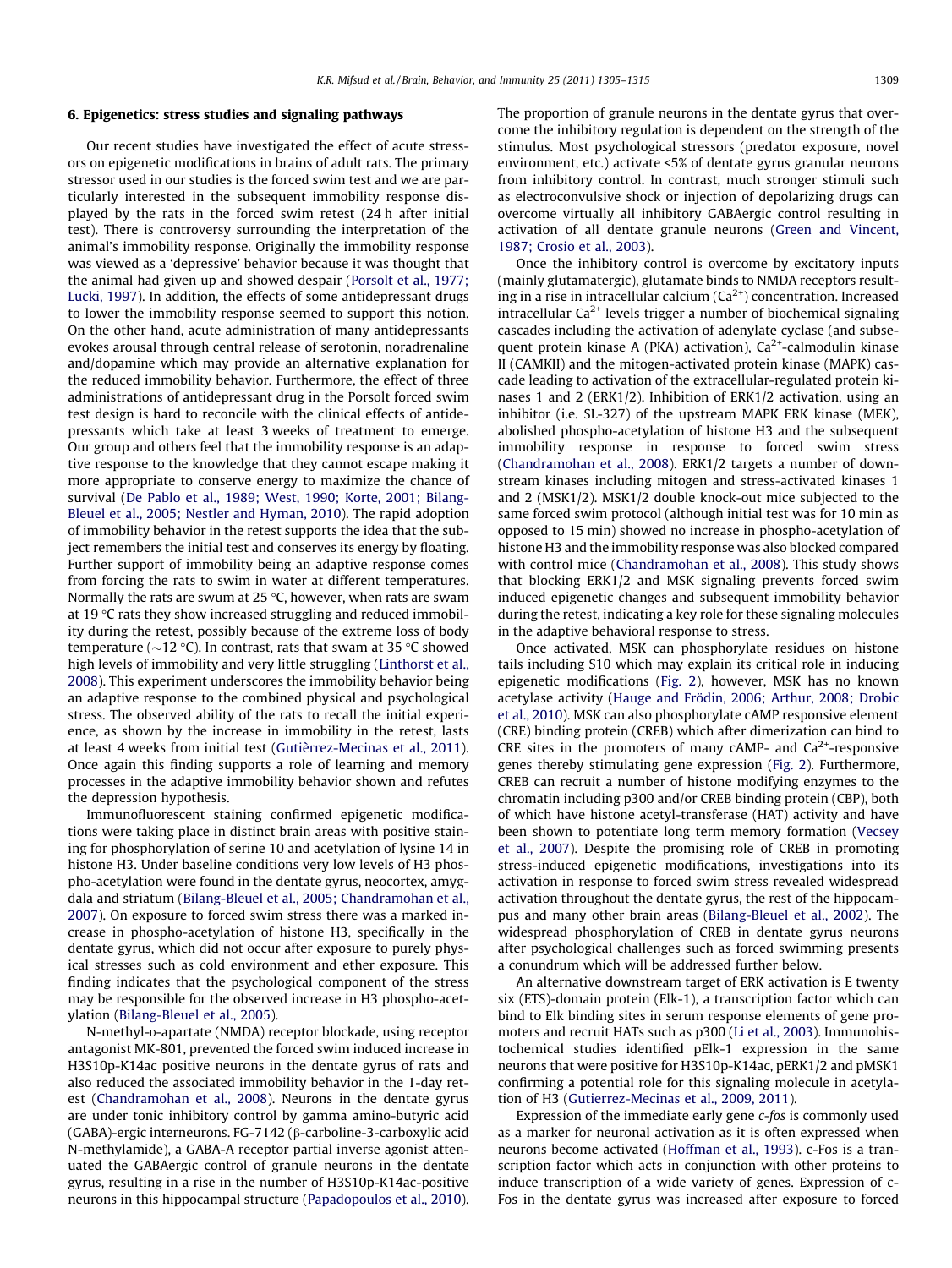<span id="page-5-0"></span>

Fig. 2. Concept on the requirement of orchestrated signaling and epigenetic mechanisms in the induction of c-Fos in dentate granule neurons after a psychological challenge. (A) Under baseline conditions the c-fos gene in an inactive state possibly involving methylation of the gene promoter DNA. (B) Psychological stress causes the secretion of glucocorticoid hormone which act via GRs and the release of glutamate which acts on NMDARs to cause a rise in intracellular  $Ca^{2+}$  levels in sparsely distributed dentate granule neurons.  $Ca^{2+}$  influx activates CAMKII and the ERK MAPK cascade. We recently discovered that GRs seem to act like scaffolds facilitating the activation (i.e. phosphorylation) of MSK1 and Elk-1 by phosphorylated ERK1/2 (pERK1/2; [Gutierrez-Mecinas et al., 2011\)](#page-8-0). pMSK1 phosphorylates S10 residues in histone H3 tails which evokes the opening of the chromatin. If the c-fos gene promoter is methylated de-methylation (by DNA de-methylases (DDMs)) will take place at this stage or earlier. CAMKII and MSK1 and possibly other kinases (e.g. protein kinase A (PKA)) will phosphorylate CREB. pElk-1 will bind to the Elk-1 binding site in the serum response element (SRE) and recruit and phosphorylate the HAT p300. pCREB and GRs may also recruit HATs. The recruited HATs will acetylate the histone tails (including H3S10p rendering it into H3S10p-K14ac) and thereby stabilize the open chromatin configuration. This may also involve H3K4 methylation by HMTs but their activation/recruitment mechanisms are still unknown. Dimerized pCREB can now access the CRE within the c-fos promoter and transactivate gene transcription. The c-Fos response is a transient response as, over time, glucocorticoid hormones and glutamate diminish, Ca<sup>2+</sup> levels plummet, protein phosphatase and HDAC activities rise and ultimately the c-fos gene will be inactivated, possibly involving DNA methylation of the gene promoter.

swim stress and immunohistochemical staining demonstrated that c-Fos was expressed in specific H3S10p-K14ac, pERK1/2, and pMSK1 positive granule neurons within the dentate gyrus ([Chand](#page-8-0)[ramohan et al., 2007, 2008; Gutierrez-Mecinas et al., 2009, 2011\)](#page-8-0). More recent studies have provided evidence for the phospho-acetylation of histone H3 tails within the c-fos promoter by ChIP and real time polymerase chain reaction (qPCR) analysis, finding an enhanced enrichment of H3S10p-K14ac in the c-fos promoter after exposure to forced swim stress [\(Gutierrez-Mecinas et al., 2009,](#page-8-0) [2011\)](#page-8-0). It therefore seems likely that c-Fos expression is induced by phospho-acetylation of histone H3 and may be the link between biochemical signaling pathway activation and changes in target gene expression.

In view of the strong transactivation potential of pCREB regarding c-fos gene transcription ([Berkowitz et al., 1989; Boutillier et al.,](#page-8-0) [1992; Herdegen and Leah, 1998\)](#page-8-0), it is obvious that the forced swimming-induced sparse induction pattern of c-Fos in dentate granule neurons in the face of a virtually ubiquitous activation of CREB in these neurons is a striking conundrum. Basically, the question is why is c-Fos only sparsely induced in dentate neurons when pCREB is generated in all neurons? Our recent signaling and epigenetic studies may provide an answer to this question. We have shown that the induction of c-Fos in dentate neurons requires the activation of GRs in conjunction with the NMDA/ERK1/2/ MSK1–Elk-1 signaling pathway which results in the phosphorylation and acetylation of histone H3 tails. This combinatorial histone mark is known to be involved in the opening of condensed, inactive chromatin rendering it available for transcription ([Cheung et al.,](#page-8-0) [2000; Clayton et al., 2000; Nowak and Corces, 2000\)](#page-8-0). As transcription factors like pCREB require an open chromatin structure in order to transactivate gene promoters, the sparse induction pattern of c-Fos in dentate neurons is most likely the result of an open chromatin configuration of this gene evoked by the phosphoacetylation of histone H3 specifically in these neurons. In dentate neurons in which the ERK MAPK pathway is not activated and dual histone marks do not evolve, the chromatin containing the c-fos gene will remain condensed and inactive and any generated pCREB will not be able to transactivate the  $c$ -fos gene promoter. Thus, it seems that in dentate granule neurons GR and NMDA-ERK-MAPK driven histone modifications and subsequent chromatin remodeling is a prerequisite for the transactivation potential of transcription factors like CREB. In other parts of the brain c-Fos induction does not require histone H3 phospho-acetylation and thus in these areas the gene seems to be in an open chromatin configuration. Accordingly, in areas such as the neocortex, a widespread CREB activation is matched by a widespread c-Fos induction ([Bilang-](#page-8-0)[Bleuel et al., 2002\)](#page-8-0). The details of our concept are outlined in Fig. 2.

The hippocampus expresses high levels of GR and is responsible for co-ordination of neuroendocrine and behavioral responses to stress making it a prime site for studies of the stress response in vivo [\(Reul and de Kloet, 1985; De Kloet and Reul, 1987; De Kloet](#page-9-0) [et al., 2005\)](#page-9-0). In the early 1980s it was observed that the behavioral immobility response, as displayed in the forced swim re-test, is strongly dependent on glucocorticoid hormones secreted during the initial forced swim challenge and acting via GRs ([Veldhuis](#page-9-0) [and De Kloet, 1983; Jefferys et al., 1983\)](#page-9-0). Follow-up work demonstrated that specifically GRs in the dentate gyrus are crucial for the forced swimming induced behavioral immobility response ([De](#page-8-0) [Kloet et al., 1988](#page-8-0)). Using the selective receptor antagonists RU38486 and ORG 34517 we examined whether there was a relationship between the histone H3 phospho-acetylation response and the behavioral immobility response following forced swimming. The forced swimming induced increases in both H3S10p-K14ac positive neurons in the dentate gyrus and immobility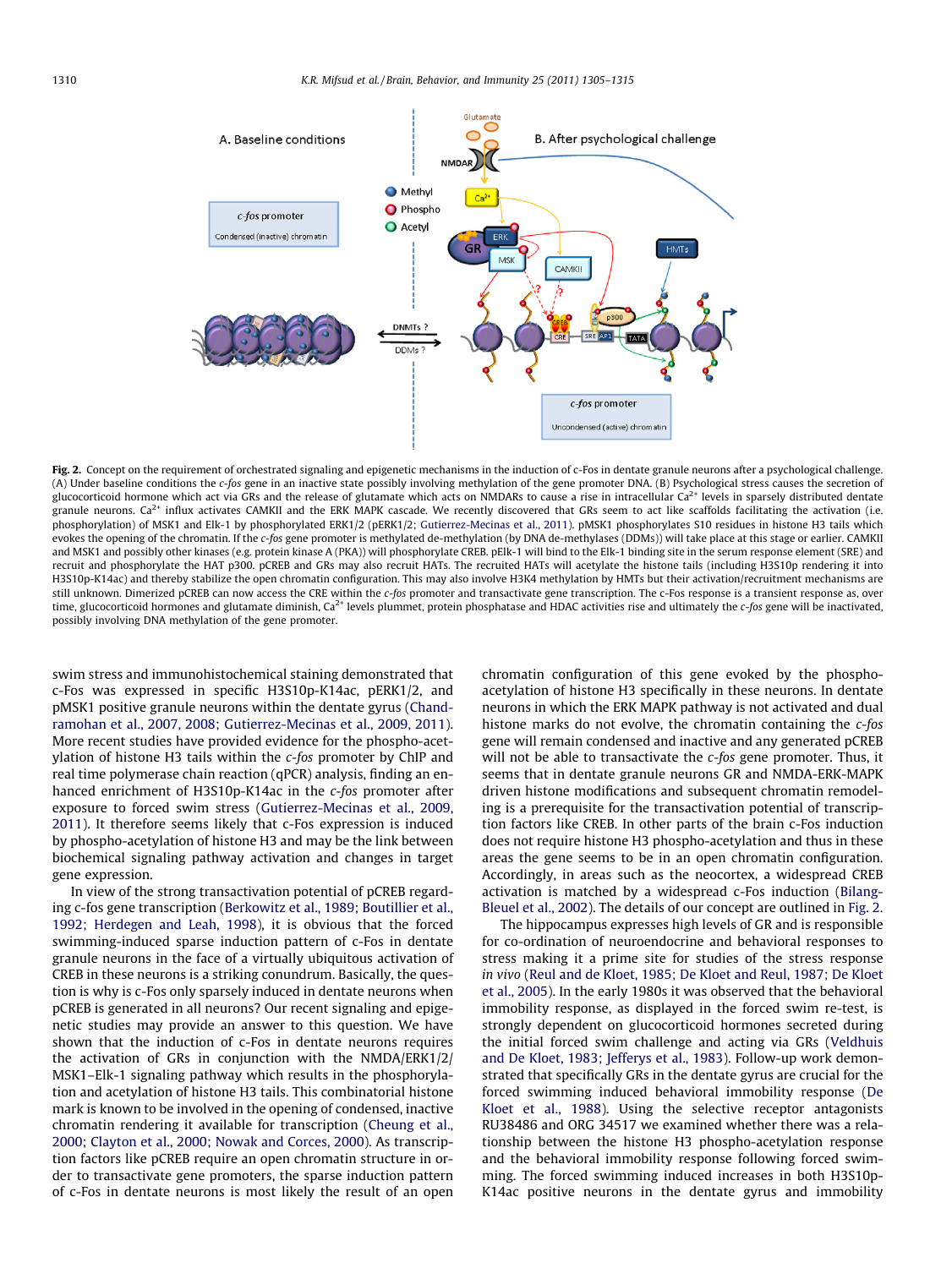behavior in the 24-h re-test were dependent on GR activation. Thus, in recent years a picture has emerged indicating that the induction of H3S10p-K14ac and c-Fos in dentate granule neurons as well as the consolidation of the behavioral immobility response require signaling through both the GR as well as the NMDA-ERK-MAPK pathways ([Bilang-Bleuel et al., 2005; Chandramohan et al.,](#page-8-0) [2007; Reul and Chandramohan, 2007; Reul et al., 2009](#page-8-0)). Blockade of either pathway lead to abrogated epigenetic, gene expression and behavioral responses. Recent work suggests that the interaction of signaling pathways is not occurring at the genomic level but rather through direct cross talk between participating signaling molecules at the protein–protein level. After forced swimming, GR activation enhances the downstream activation of the ERK1/2 dependent kinases MSK1 and Elk-1 resulting in enhanced responses in histone H3 phospho-acetylation and c-Fos induction in dentate granule neurons [\(Gutierrez-Mecinas et al., 2009,](#page-8-0) [2011\)](#page-8-0). This is a novel non-genomic mechanism of GC hormone action.

A serendipitous finding emerging from the above studies found a decrease in hyperacetylation of histone H4, another epigenetic modification, following forced swim stress at multiple locations within the brain (neocortex, hippocampus, etc.) (Trollope and Reul, unpublished results). In contrast, the stress-induced increase in H3 phospho-acetylation (H3S10p-K14ac) and c-Fos was specifically located to the dentate gyrus, with the majority of positive neurons situated amongst the mature neurons of the middle and outer aspects of the granular cell layer in the dorsal blade of the dentate gyrus ([Bilang-Bleuel et al., 2005; Chandramohan et al., 2007,](#page-8-0) [2008](#page-8-0)). Since young, immature neurons of the dentate gyrus are located in the inner aspect of the granular cell layer, close to the subgranular zone, this finding indicates a high degree of neuroanatomical specificity with regard to this molecular response to stress and highlights how the accessibility of a gene may vary between cell populations and tissues depending on chromatin conformation.

## 7. Epigenetics: role in learning and memory

Adaptive and coping behaviors such as immobility in the forced swim retest and freezing in the fear conditioning retest are dependent on successful memory formation during initial training/tests. GR activation during the consolidation phase of the forced swim test is required for the normal expression of behavioral immobility in the retest. Studies in learning and memory tests such as contextual fear conditioning and Morris water maze learning have identified a similar dependence on GR at a critical stage in memory consolidation hinting that these tests may all share a central pathway for memory formation ([Oitzl and de Kloet, 1992; Cordero and](#page-9-0) [Sandi, 1998; Revest et al., 2005\)](#page-9-0). Histone modification and c-Fos induction have also been shown to occur in response to a number of learning and memory paradigms in vivo ([Chwang et al., 2007](#page-8-0)). In these studies, ERK1/2 inhibition (by the specific MEK inhibitor U0126) and MSK1 knockout mice were used in fear conditioning and Morris water maze tests to identify an ERK1/2–MSK1- H3S10p-K14ac dependent signaling pathway in the mouse hippocampus. This pathway was responsible for the adaptive behavior learnt and displayed in these tests; blocking this pathway blocked the learned behavior [\(Chwang et al., 2007](#page-8-0)). This ERK1/2–MSK1- H3S10p-K14ac pathway identified by [Chwang et al. \(2007\)](#page-8-0) is analogous to the one we identified in response to forced swim and novelty stress indicating that a common pathway is activated by a range of stressful learning paradigms.

Memory formation plays a key role in both stress responses and learning paradigms, and epigenetic modifications are critical in the response to a variety of stressors such as forced swim, Morris water maze and fear conditioning ([Chwang et al., 2007; Chandra](#page-8-0)[mohan et al., 2008](#page-8-0)). Taken together, these observations indicate that epigenetic modifications underlying changes in gene expression may be contributing to the process of memory formation and/or retrieval alongside previously identified modulators of learning and memory processes.

## 8. Application of the signaling pathways to the chromatin during immune stress

The focus of this review has been the role of epigenetic modifications in psychological stress responses and memory formation but there is evidence in the literature of similar pathways playing a role in the epigenetic response to immune stress. This may not be surprising since the immune system is highly integrated with the neuronal and endocrine systems and interacts significantly with key modulators of both systems [\(Besedovsky and Rey, 2007\)](#page-8-0).

GCs, released after HPA axis activation, modulate the expression of a broad range of cytokines [\(Wiegers and Reul, 1998\)](#page-9-0). The traditional view is that GCs generally inhibit proinflammatory cytokine expression but in other studies GC release increases the expression of receptors for these proinflammatory cytokines [\(Wiegers and](#page-9-0) [Reul, 1998; Liberman et al., 2007](#page-9-0)). This apparent conundrum may be explained if the role of GCs is to 'optimise the course of a biological response' and regulate the balance between pro- and anti-inflammatory cytokine expression [\(Wiegers and Reul, 1998;](#page-9-0) [Elenkov and Chrousos, 2002](#page-9-0)). One mechanism by which GCs may optimise the biological response was proposed by [Wiegers and](#page-9-0) [Reul \(1998\).](#page-9-0) They used the example of T-cell proliferation to demonstrate that the action of GCs to reduce cytokine expression (in this case IL2) is not necessary paralleled by a reduction in biological response. Indeed, the fact that GCs reduced the time of the peak expression of IL2 receptor (IL-2R) by two days actually resulted in a faster, superior biological response compared with the response in the absence of GCs ([Wiegers et al., 1995, 2001\)](#page-9-0). This GC-induced optimisation was possible because it is the receptor expression, and not cytokine availability, which is the limiting factor in this phase of the response ([Wiegers and Reul, 1998\)](#page-9-0). They showed that CD4 levels were increased during GC-induced rises in T-cell proliferation [\(Wiegers et al., 2000\)](#page-9-0). Furthermore, these GC-induced responses were desensitized if the rats had experienced high circulating GC levels for an extended period of time [\(Sterzer](#page-9-0) [et al., 2004\)](#page-9-0).

Interleukin 4 (IL-4) is an anti-inflammatory cytokine produced by T-cells which acts in an autocrine manner to elicit a key role in the differentiation of T-cells. GCs regulate the expression of this cytokine indirectly by removing the inhibitory control of IL-4 by IL-12 [\(Elenkov and Chrousos, 2002\)](#page-8-0). In addition to its role as an antiinflammatory agent, IL-4 has a neuromodulatory function and its receptor is functionally expressed in the granular neurons of the dentate gyrus in adult rats [\(Nolan et al., 2005](#page-9-0)). Preventing IL-4 production by T-cells in meningeal spaces severely impairs performance in behavioral studies targeting learning and memory processes such as the Morris water maze ([Derecki et al., 2010\)](#page-8-0). Further investigations found a strong correlation between IL-4 production and upregulation of brain-derived neurotrophic factor (BDNF) mRNA and protein in the hippocampus. BDNF is associated with neural plasticity and is an important factor in the consolidation of memories [\(Schaaf et al., 2000](#page-9-0)). Since the hippocampus is one of the key sites for memory processing, it was hypothesised that meningeal T cell-derived IL-4 production is enhancing cognitive function via BDNF expression in the hippocampus [\(Takei](#page-9-0) [et al., 2010\)](#page-9-0). The signaling pathways activated by IL-4 which are responsible for the enhanced performance in learning and memory tasks is unknown, however, since BDNF expression has been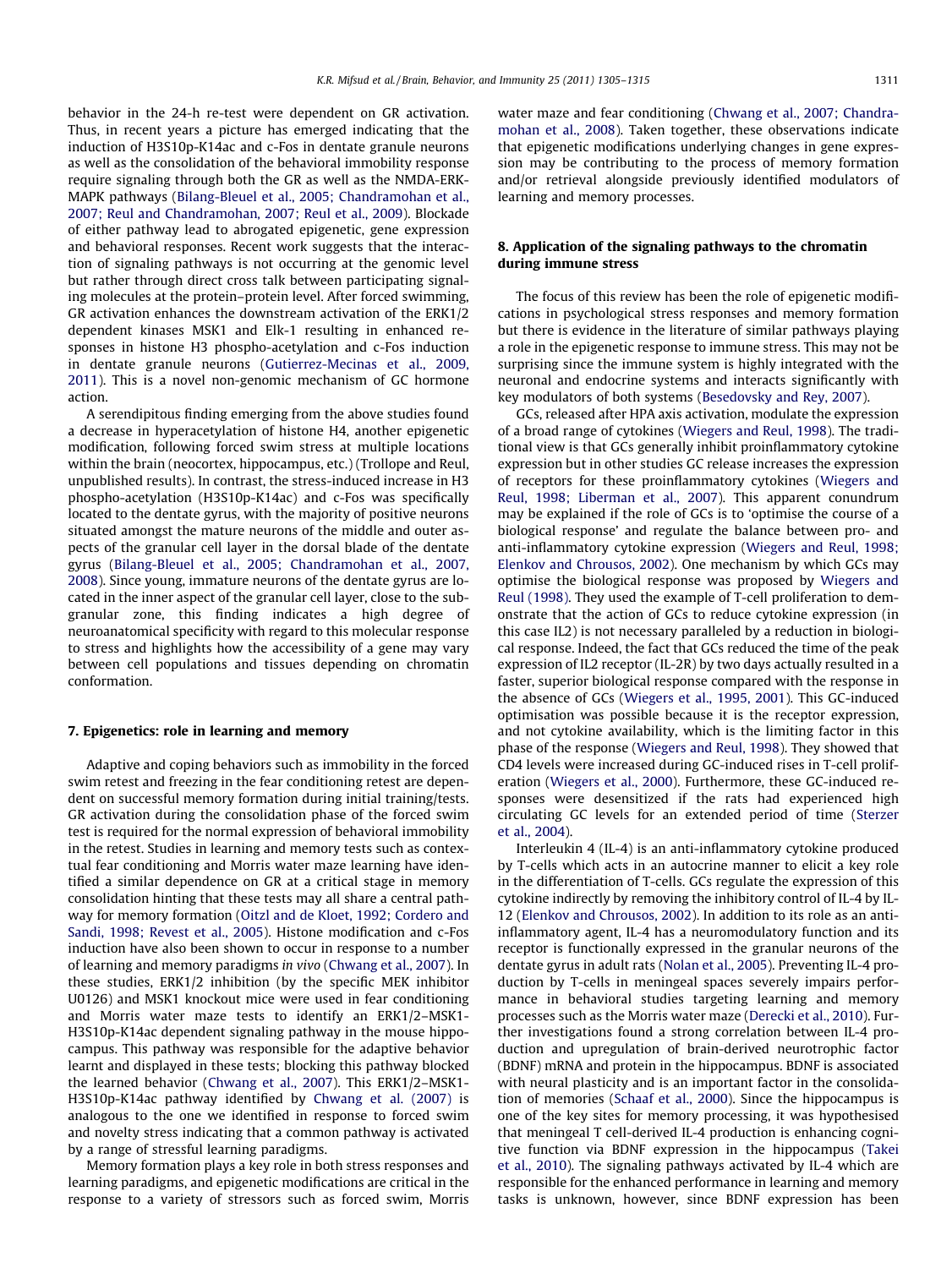accompanied by increased acetylation of histone H3 and H4 ([Takei](#page-9-0) [et al., 2010\)](#page-9-0), and since IL-4 can phosphorylate MAPK and induce phospho-acetylation of H3 (H3S10p-K14ac) in T-cells [\(Kraus](#page-8-0) [et al., 2010](#page-8-0)), a similar, epigenetic based mechanism to that proposed to occur in response to psychological stress ([Reul and](#page-9-0) [Chandramohan, 2007\)](#page-9-0) is promising.

## 9. Role of epigenetics in psychiatric and neurological disorders

Although epigenetic modifications are beginning to emerge as having a role in a range of diseases this review will focus on just a couple, namely post traumatic stress disorder (PTSD) and multiple sclerosis.

## 9.1. Post traumatic stress disorder (PTSD)

Since the 1980s, PTSD has been recognised as a pathological anxiety disorder, which can develop after exposure to a traumatic event [\(Yehuda and Bierer, 2009](#page-10-0)). Prior to this it was thought that once the threat (stressor) was no longer present the symptomatic effects of stress would disappear. It seems clear now that a certain proportion of victims of trauma (rape, war situations) will develop PTSD-associated symptoms over the course of time, even after the stressful situation or time period has passed. Symptoms associated with PTSD include hyperarousal (alertness, possibly mediated by the release of noradrenaline), avoidance of stressful situations and the recall of traumatic memories ([Nair and Singh Ajit, 2008\)](#page-9-0). Physiological changes including a reduction in basal cortisol levels, an increase in corticotrophin releasing hormone (CRH) in cerebral spinal fluid and increased expression of GR in lymphocytes have been found in PTSD patients when compared with matched controls ([Yamamoto et al., 2009; Yehuda and Bierer, 2009\)](#page-9-0). Since all these changes are associated with the HPA axis this has lead to the notion that the pathology of PTSD is caused by aberrant function of the HPA axis [\(Yehuda and Bierer, 2009\)](#page-10-0). PTSD has also been associated with abnormal immune function. Patients with PTSD show high levels of circulating inflammatory markers, lower natural killer cell activity and lower T-lymphocyte counts when compared with matched controls ([Pace and Heim, 2011](#page-9-0)). It is unclear whether the changes in immune factors are a result of the aberrant HPA axis or initiate the sensitisation of the HPA axis since IL1 has been shown to elicit long-lasting changes in HPA axis function and vice versa [\(Schöbitz et al., 1994; Linthorst et al., 1994, 1995a,b,](#page-9-0) [1999; Labeur et al., 1995; Reul et al., 1998; Schmidt et al., 2003](#page-9-0)).

Administration of FG-7142, a partial indirect GABA-A receptor inverse agonist which inhibits GABA function, can induce PTSDlike symptoms in humans whereas exposure to GABA-A agonists like alcohol during a traumatic experience reduce the likelihood of developing PTSD [\(Kalueff and Nutt, 1996; Evans and Lowry,](#page-8-0) [2007\)](#page-8-0). These effects may be linked to epigenetic modifications since studies in rats have shown that lorazepam, a benzodiazepine indirect GABA-A receptor agonist, has strong anxiolytic properties and inhibits phospho-acetylation of histone H3 (H3S10p-K14ac) in response to stress ([Papadopoulos et al., 2010\)](#page-9-0). Treatment of rats with FG-7142 has the opposite effect, i.e. the animals show increased anxiety-related behavior and enhanced levels of H3S10p-K14ac-positive neurons in the dentate gyrus in response to a novel environment challenge ([Reul and Nutt, 2008; Papadopoulos et al.,](#page-9-0) [2010\)](#page-9-0). It is thought that traumatic early life experiences increase the likelihood of developing PTSD in later life. Work of Meaney and colleagues has shown that the DNA methylation status is critical in linking early life experiences with adult responses to stress ([Weaver et al., 2004](#page-9-0)). Demethylation of genes involved in immune function, such as toll-like receptor 1 and 3 (TLR1 & TLR3), interleukin 8 (IL8), lymphotoxin alpha (LTA) and killer cell lectin-like receptor subfamily G, member 1(KLRG1) have been observed to correlate strongly with the occurrence of PTSD following a traumatic event [\(Uddin et al., 2010\)](#page-9-0). Exposure to single prolonged stress (SPS, see [Table 1\)](#page-1-0) provoked a phenotype in rats similar to PTSD and therefore these rats were used as an animal model of PTSD in subsequent studies ([Yamamoto et al., 2009](#page-9-0)). When SPS/PTSD rats were assessed in fear conditioning tests there was increased acetylation of histone H3 and H4 in the promoter regions for exon I and IV of the BDNF gene in the hippocampus when compared with fear conditioned control rats (no exposure to SPS). The changes in histone acetylation induced by fear conditioning training in the animal model of PTSD was associated with increased freezing behavior during the subsequent retest ([Takei et al.,](#page-9-0) [2010\)](#page-9-0). Taken together these studies indicate an emerging role for epigenetic modifications in the development and prevalence of PTSD.

## 9.2. Multiple sclerosis

Multiple sclerosis (MS) is a neuroimmunological disease which is characterised by demyelination of neurons in the central nervous system resulting in a number of detrimental symptoms including muscle weakness, cognitive impairment including deficits in memory formation and retrieval, fatigue, mood disorders and many others ([Heesen et al., 2007](#page-8-0)). Studies on MS patients and the MS animal model (experimental autoimmune encephalomyelitis (EAE)) have shown an involvement of the HPA axis in the vulnerability for and progression of this autoimmune disease ([Stefferl et al., 1999, 2001; Heesen et al., 2007](#page-9-0)). Levels of DNA methylation in the promoters of specific genes are lower in patients suffering from MS compared with healthy controls. One of these genes, peptidyl argininedeiminase 2, is overexpressed in MS and promotes the citrullination (conversion of arginine to citrulline) which alters how the protein is folded due to an increase in hydrophobicity causing a pathological phenotype [\(Mastronardi](#page-9-0) [et al., 2007](#page-9-0)). Exploratory studies have also shown a surprising role for the histone deacetylase inhibitor TSA as a beneficial treatment for MS suggesting a loss of acetylation marks is also occurring during disease progression [\(Camelo et al., 2005\)](#page-8-0).

## 10. Summary

Our studies so far have identified a unique role for two signaling pathways (i.e. the GR and ERK MAPK pathways), activated after exposure to specific stressors, which initiate epigenetic changes, modification of gene expression, memory formation and resulting in adaptive behavioral responses. Other research has described a role for these pathways in learning and memory paradigms such as the Morris water maze. Given the integration of the neuronal, endocrine and immune systems we speculate that these pathways, or components of them, play a role in other adaptive responses such as adaptive immunity and homeostasis. Although advances have been made to improve our understanding of the process surrounding the formation of long-term memories of significant (stressful) events in our lives there is still much ambiguity in the field. Epigenetic mechanisms and their role in memory formation may therefore be the molecular basis for the crossover between stress studies and learning paradigms as well as having a central role in hormonal and immunological adaptations.

## Acknowledgment

Our work described in this review article is supported by the Biotechnology and Biological Sciences Research Council (BBSRC; Grant Reference Numbers BB/F000510/1 and BB/G02507X/1) as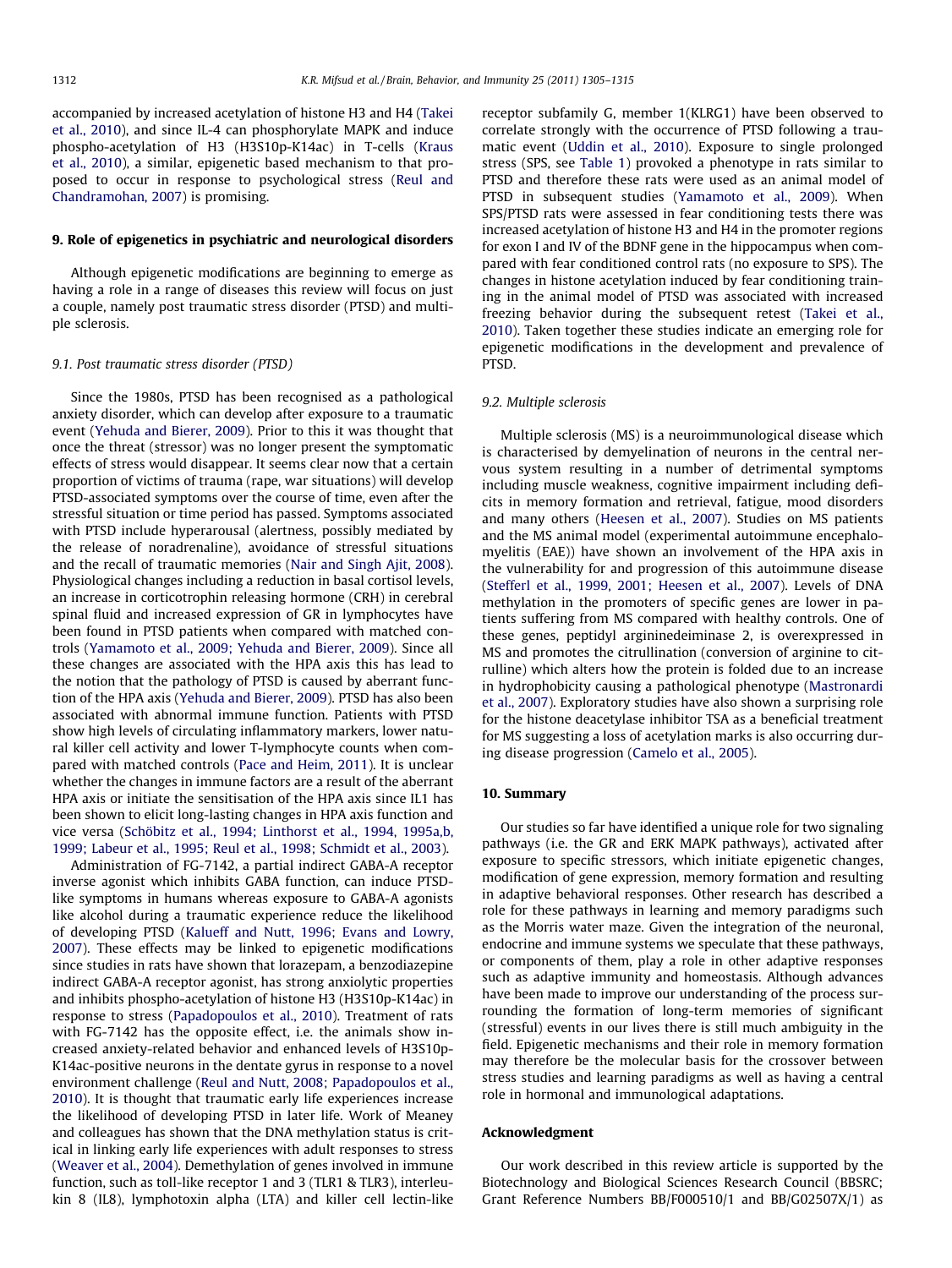<span id="page-8-0"></span>well as a Medical Research Council (MRC)-funded In Vivo Neuroscience Capacity Building PhD Studentships (to A.C. and E.A.S.) of the United Kingdom.

## References

- Akbarian, S., Huang, H.-S., 2009. Epigenetic regulation in human brain-focus on histone lysine methylation. Biol. Psychiatry 65, 198–203.
- Arthur, J.S.C., 2008. MSK activation and physiological roles. Front. Biosci. 13, 5866– 5879.
- Balakrishnan, L., Milavetz, B., 2010. Decoding the histone H4 lysine 20 methylation mark. Crit. Rev. Biochem. Mol. Biol. 45, 440–452.
- Bassett, J.R., Cairncross, K.D., King, M.G., 1973. Parameters of novelty, shock predictability and response contigency in corticosterone release in the rat. Physiol. Behav. 10, 901–907.
- Berkowitz, L.A., Riabowol, K.T., Gilman, M.Z., 1989. Multiple sequence elements of a single functional class are required for cyclic AMP responsiveness of the mouse c-fos promoter. Mol. Cell. Biol. 9, 4272–4281.
- Besedovsky, H.O., Rey, A.D., 2007. Physiology of psychoneuroimmunology: a personal view. Brain, Behav. Immun. 21, 34–44.
- Bilang-Bleuel, A., Rech, J., De Carli, S., Holsboer, F., Reul, J.M.H.M., 2002. Forced swimming evokes a biphasic response in CREB phosphorylation in extrahypothalamic limbic and neocortical brain structures in the rat. Eur. J. Neurosci. 15, 1048–1060.
- Bilang-Bleuel, A., Ulbricht, S., Chandramohan, Y., De Carli, S., Droste, S.K., Reul, J.M.H.M., 2005. Psychological stress increases histone H3 phosphorylation in adult dentate gyrus granule neurons: involvement in a glucocorticoid receptordependent behavioural response. Eur. J. Neurosci. 22, 1691–1700.
- Boutillier, A.L., Barthel, F., Roberts, J.L., Loeffler, J.P., 1992. Beta-adrenergic stimulation of cFOS via protein kinase A is mediated by cAMP regulatory element binding protein (CREB)-dependent and tissue-specific CREBindependent mechanisms in corticotrope cells. J. Biol. Chem. 267, 23520– 23526.
- Camelo, S., Iglesias, A.H., Hwang, D., Due, B., Ryu, H., Smith, K., Gray, S.G., Imitola, J., Duran, G., Assaf, B., Langley, B., Khoury, S.J., Stephanopoulos, G., De Girolami, U., Ratan, R.R., Ferrante, R.J., Dangond, F., 2005. Transcriptional therapy with the histone deacetylase inhibitor trichostatin A ameliorates experimental autoimmune encephalomyelitis. J. Neuroimmunol. 164, 10–21.
- Carrasco, G.A., Van de Kar, L.D., 2003. Neuroendocrine pharmacology of stress. Eur. J. Pharmacol. 463, 235–272.
- Champagne, F.A., 2008. Epigenetic mechanisms and the transgenerational effects of maternal care. Front. Neuroendocrinol. 29, 386–397.
- Chandramohan, Y., Droste, S.K., Arthur, J.S.C., Reul, J.M.H.M., 2008. The forced swimming-induced behavioural immobility response involves histone H3 phospho-acetylation and c-Fos induction in dentate gyrus granule neurons via activation of the N-methyl-D-aspartate/extracellular signal-regulated kinase/mitogen- and stress-activated kinase signalling pathway. Eur. J. Neurosci. 27, 2701–2713.
- Chandramohan, Y., Droste, S.K., Reul, J.M.H.M., 2007. Novelty stress induces phospho-acetylation of histone H3 in rat dentate gyrus granule neurons through coincident signalling via the N-methyl-D-aspartate receptor and the glucocorticoid receptor: relevance for c-fos induction. J. Neurochem. 101, 815– 828.
- Cheung, P., Tanner, K.G., Cheung, W.L., Sassone-Corsi, P., Denu, J.M., Allis, C.D., 2000. Synergistic coupling of histone H3 phosphorylation and acetylation in response to epidermal growth factor stimulation. Mol. Cell 5, 905–915.
- Chwang, W.B., Arthur, J.S., Schumacher, A., Sweatt, J.D., 2007. The nuclear kinase mitogen- and stress-activated protein kinase 1 regulates hippocampal chromatin remodeling in memory formation. J. Neurosci. 27, 12732–12742.
- Clayton, A.L., Rose, S., Barratt, M.J., Mahadevan, L.C., 2000. Phosphoacetylation of histone H3 on c-fos- and c-jun-associated nucleosomes upon gene activation. EMBO J. 19, 3714–3726.
- Cordero, M.I., Sandi, C., 1998. A role for brain glucocorticoid receptors in contextual fear conditioning: dependence upon training intensity. Brain Res. 786, 11–17.
- Cosgrove, M.S., Patel, A., 2010. Mixed lineage leukemia: a structure-function perspective of the MLL1 protein. FEBS J. 277, 1832–1842.
- Crosio, C., Heitz, E., Allis, C.D., Borrelli, E., Sassone-Corsi, P., 2003. Chromatin remodeling and neuronal response: multiple signaling pathways induce specific histone H3 modifications and early gene expression in hippocampal neurons. J. Cell Sci. 116, 4905–4914.
- Davis, M., Astrachan, D.I., 1978. Conditioned fear and startle magnitude: effects of different footshock or backshock intensities used in training. J. Exp. Psychol. Anim. Behav. Process. 4, 95–103.
- Dayas, C.V., Buller, K.M., Crane, J.W., Xu, Y., Day, T.A., 2001. Stressor categorization: acute physical and psychological stressors elicit distinctive recruitment patterns in the amygdala and in medullary noradrenergic cell groups. Eur. J. Neurosci. 14, 1143–1152.
- De Kloet, E.R., De Kock, S., Schild, V., Veldhuis, H.D., 1988. Antiglucocorticoid RU 38486 attenuates retention of a behaviour and disinhibits the hypothalamicpituitary adrenal axis at different brain sites. Neuroendocrinology 47, 109–115.
- De Kloet, E.R., Reul, J.M.H.M., 1987. Feedback action and tonic influence of corticosteroids on brain function: a concept arising from the heterogeneity of brain receptor systems. Psychoneuroendocrinology 12, 83–105.
- De Kloet, E.R., Joëls, M., Holsboer, F., 2005. Stress and the brain: from adaptation to disease. Nat. Rev. Neurosci. 6, 463–475.
- De Pablo, J.M., Parra, A., Segovia, S., Guillamón, A., 1989. Learned immobility explains the behavior of rats in the forced swimming test. Physiol. Behav. 46, 229–237.
- De Quervain, D.J.-F., Aerni, A., Schelling, G., Roozendaal, B., 2009. Glucocorticoids and the regulation of memory in health and disease. Front. Neuroendocrinol. 30, 358–370.
- Derecki, N.C., Cardani, A.N., Yang, C.H., Quinnies, K.M., Crihfield, A., Lynch, K.R., Kipnis, J., 2010. Regulation of learning and memory by meningeal immunity: a key role for IL-4. J. Exp. Med. 207, 1067–1080.
- Drobic, B., Pérez-Cadahía, B., Yu, J., Kung, S.K.-P., Davie, J.R., 2010. Promoter chromatin remodeling of immediate-early genes is mediated through H3 phosphorylation at either serine 28 or 10 by the MSK1 multi-protein complex. Nucl. Acids Res. 38, 3196–3208.
- Elenkov, I.J., Chrousos, G.P., 2002. Stress hormones, proinflammatory and antiinflammatory cytokines, and autoimmunity. Ann. N.Y. Acad. Sci. 966, 290–303.
- Evans, A.K., Lowry, C.A., 2007. Pharmacology of the beta-carboline FG-7, 142, a partial inverse agonist at the benzodiazepine allosteric site of the GABA A receptor: neurochemical, neurophysiological, and behavioral effects. CNS Drug Rev. 13, 475–501.
- Green, A.R., Vincent, N.D., 1987. The effect of repeated electroconvulsive shock on GABA synthesis and release in regions of rat brain. Br. J. Pharmacol. 92, 19–24.
- Gutierrez-Mecinas, M., Collins, A., Qian, X., Hesketh, S., Reul, J.M., 2009. Forced swimming evoked histone H3 phospho-acetylation and c-Fos induction in dentate gyrus granule neurons involves ERK1/2-mediated MSK1 and Elk-1 phosphorylation. Society of Neuroscience Abstracts. [http://www.abstract](http://www.abstractsonline.com/Plan/SSResults.aspx) [sonline.com/Plan/SSResults.aspx](http://www.abstractsonline.com/Plan/SSResults.aspx) (accessed 29.11.2010).
- Gutierrez-Mecinas, M., Trollope, A.F., Collins, A., Morfett, H., Hesketh, S.A., Kersante, F., Reul, J.M.H.M., 2011. Long-lasting behavioral responses to stress involve a direct interaction of glucocorticoid receptors with ERK1/2-MSK1-Elk-1 signaling. Proc. Nat. Acad. Sci. USA, in press.
- Hauge, C., Frödin, M., 2006. RSK and MSK in MAP kinase signalling. J. Cell Sci. 119, 3021–3023.
- Heesen, C., Gold, S.M., Huitinga, I., Reul, J.M.H.M., 2007. Stress and hypothalamicpituitary-adrenal axis function in experimental autoimmune encephalomyelitis and multiple sclerosis – a review. Psychoneuroendocrinology 32, 604–618.
- Heim, C., Newport, D.J., Mletzko, T., Miller, A.H., Nemeroff, C.B., 2008. The link between childhood trauma and depression: insights from HPA axis studies in humans. Psychoneuroendocrinology 33, 693–710.
- Herdegen, T., Leah, J.D., 1998. Inducible and constitutive transcription factors in the mammalian nervous system: control of gene expression by Jun, Fos and Krox, and CREB/ATF proteins. Brain Res. Brain Res. Rev. 28, 370–490.
- Herman, J.P., Figueiredo, H., Mueller, N.K., Ulrich-Lai, Y., Ostrander, M.M., Choi, D.C., Cullinan, W.E., 2003. Central mechanisms of stress integration: hierarchical circuitry controlling hypothalamo–pituitary–adrenocortical responsiveness. Front. Neuroendocrinol. 24, 151–180.
- Hoffman, G.E., Smith, M.S., Verbalis, J.G., 1993. C-Fos and related immediate early gene products as markers of activity in neuroendocrine systems. Front. Neuroendocrinol. 14, 173–213.
- Hyllus, D., Stein, C., Schnabel, K., Schiltz, E., Imhof, A., Dou, Y., Hsieh, J., Bauer, U.-M., 2007. PRMT6-mediated methylation of R2 in histone H3 antagonizes H3 K4 trimethylation. Genes Dev. 21, 3369–3380.
- Illingworth, R.S., Bird, A.P., 2009. CpG islands a rough guide. FEBS Lett. 583, 1713– 1720.
- Jefferys, D., Copolov, D., Irby, D., Funder, J., 1983. Behavioural effect of adrenalectomy: reversal by glucocorticoids or [D-Ala2, adrenalectomy: reversal by glucocorticoids or [D-Ala2, Met5]enkephalinamide. Eur. J. Pharmacol. 92, 99–103.
- Kalueff, A., Nutt, D.J., 1996. Role of GABA in memory and anxiety. Depress. Anxiety 4, 100–110.
- Ko, M., Huang, Y., Jankowska, A.M., Pape, U.J., Tahiliani, M., Bandukwala, H.S., An, J., Lamperti, E.D., Koh, K.P., Ganetzky, R., Liu, X.S., Aravind, L., Agarwal, S., Maciejewski, J.P., Rao, A., 2010. Impaired hydroxylation of 5-methylcytosine in myeloid cancers with mutant TET2. Nature 468, 839–843.
- Korte, S.M., 2001. Corticosteroids in relation to fear, anxiety and psychopathology. Neurosci. Biobehav. Rev. 25, 117–142.
- Kouzarides, T., 2007. Chromatin modifications and their function. Cell 128, 693– 705.
- Kraus, J., Lehmann, L., Börner, C., Höllt, V., 2010. Epigenetic mechanisms involved in the induction of the mu opioid receptor gene in Jurkat T cells in response to interleukin-4. Mol. Immunol. 48, 257–263.
- Labeur, M.S., Arzt, E., Wiegers, G.J., Holsboer, F., Reul, J.M.H.M., 1995. Long-term intracerebroventricular corticotropin-releasing hormone administration induces distinct changes in rat splenocyte activation and cytokine expression. Endocrinology 136, 2678–2688.
- Li, Q.-J., Yang, S.-H., Maeda, Y., Sladek, F.M., Sharrocks, A.D., Martins-Green, M., 2003. MAP kinase phosphorylation-dependent activation of Elk-1 leads to activation of the co-activator p300. EMBO J. 22, 281–291.
- Liberman, A.C., Druker, J., Perone, M.J., Arzt, E., 2007. Glucocorticoids in the regulation of transcription factors that control cytokine synthesis. Cytokine Growth Factor Rev. 18, 45–56.
- Liberzon, I., Krstov, M., Young, E.A., 1997. Stress-restress: effects on ACTH and fast feedback. Psychoneuroendocrinology 22, 443–453.
- Linthorst, A.C., Flachskamm, C., Holsboer, F., Reul, J.M.H.M., 1994. Local administration of recombinant human interleukin-1 beta in the rat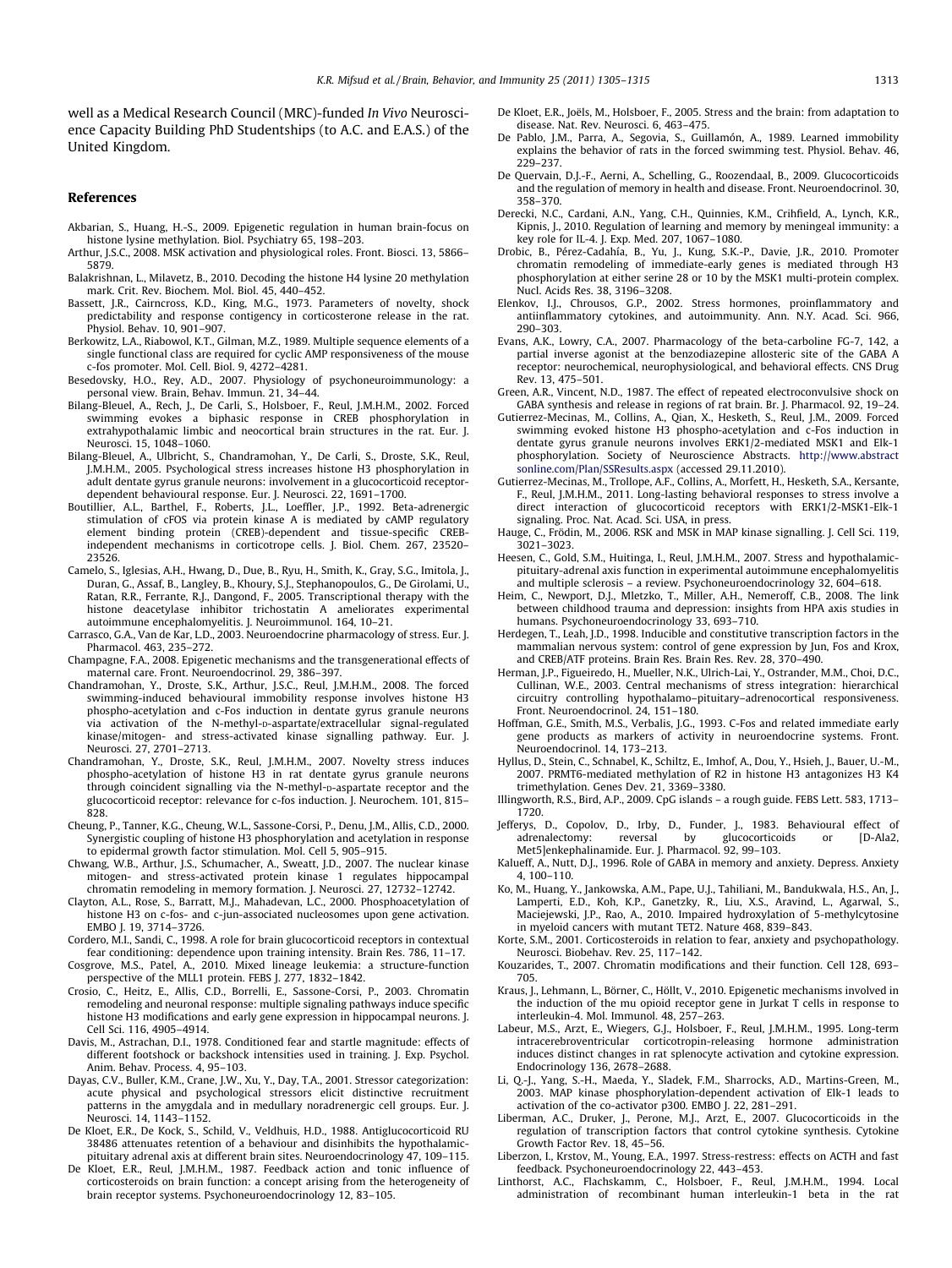<span id="page-9-0"></span>hippocampus increases serotonergic neurotransmission, hypothalamic– pituitary–adrenocortical axis activity, and body temperature. Endocrinology 135, 520–532.

- Linthorst, A.C., Flachskamm, C., Holsboer, F., Reul, J.M.H.M., 1995a. Intraperitoneal administration of bacterial endotoxin enhances noradrenergic neurotransmission in the rat preoptic area: relationship with body temperature and hypothalamic– pituitary–adrenocortical axis activity. Eur. J. Neurosci. 7, 2418–2430.
- Linthorst, A.C., Flachskamm, C., Holsboer, F., Reul, J.M.H.M., 1996. Activation of serotonergic and noradrenergic neurotransmission in the rat hippocampus after peripheral administration of bacterial endotoxin: involvement of the cyclooxygenase pathway. Neuroscience 72, 989–997.
- Linthorst, A.C., Flachskamm, C., Müller-Preuss, P., Holsboer, F., Reul, J.M.H.M., 1995b. Effect of bacterial endotoxin and interleukin-1 beta on hippocampal serotonergic neurotransmission, behavioral activity, and free corticosterone levels: an in vivo microdialysis study. J. Neurosci. 15, 2920–2934.
- Linthorst, A.C., Karanth, S., Barden, N., Holsboer, F., Reul, J.M.H.M., 1999. Impaired glucocorticoid receptor function evolves in aberrant physiological responses to bacterial endotoxin. Eur. J. Neurosci. 11, 178–186.
- Linthorst, A.C.E., Flachskamm, C., Reul, J.M.H.M., 2008. Water temperature determines neurochemical and behavioural responses to forced swim stress: an in vivo microdialysis and biotelemetry study in rats. Stress 11, 88–100.
- Linthorst, A.C.E., Reul, J.M.H.M., 2008. Stress and the brain: solving the puzzle using microdialysis. Pharmacol. Biochem. Behav. 90, 163–173.
- Linthorst, A.C.E., Peñalva, R.G., Flachskamm, C., Holsboer, F., Reul, J.M.H.M., 2002. Forced swim stress activates rat hippocampal serotonergic neurotransmission involving a corticotropin-releasing hormone receptor-dependent mechanism. Eur. J. Neurosci. 16, 2441–2452.
- Lucki, I., 1997. The forced swimming test as a model for core and component behavioral effects of antidepressant drugs. Behav. Pharmacol. 8, 523–532.
- Mastronardi, F.G., Noor, A., Wood, D.D., Paton, T., Moscarello, M.A., 2007. Peptidyl argininedeiminase 2 CpG island in multiple sclerosis white matter is hypomethylated. J. Neurosci. Res. 85, 2006–2016.
- Mathews, H.L., Janusek, L.W., 2011. Epigenetics and psychoneuroimmunology: mechanisms and models. Brain, Behav. Immun. 25, 25–39.
- McEwen, B.S., 2000. The neurobiology of stress: from serendipity to clinical relevance. Brain Res. 886, 172–189.
- McGowan, P.O., Sasaki, A., D'Alessio, A.C., Dymov, S., Szyf, M., Meaney, M.J., Turecki, G., 2009. Epigenetic regulation of the glucocorticoid receptor in human brain associates with childhood abuse. Nature Neurosci. 12, 342–348.
- Morris, R.G., Garrud, P., Rawlins, J.N., O'Keefe, J., 1982. Place navigation impaired in rats with hippocampal lesions. Nature 297, 681–683.
- Nair, J., Singh Ajit, S., 2008. The role of the glutamatergic system in posttraumatic stress disorder. CNS Spec. 13, 585–591.
- Nakayama, J., Klar, A.J., Grewal, S.I., 2000. A chromodomain protein, Swi6, performs imprinting functions in fission yeast during mitosis and meiosis. Cell 101, 307– 317.
- Nestler, E.J., Hyman, S.E., 2010. Animal models of neuropsychiatric disorders. Nature Neurosci. 13, 1161–1169.
- Ng, S.S., Yue, W.W., Oppermann, U., Klose, R.J., 2009. Dynamic protein methylation in chromatin biology. Cell Mol. Life Sci. 66, 407–422.
- Nolan, Y., Maher, F.O., Martin, D.S., Clarke, R.M., Brady, M.T., Bolton, A.E., Mills, K.H.G., Lynch, M.a., 2005. Role of interleukin-4 in regulation of age-related inflammatory changes in the hippocampus. J. Biol. Chem. 280, 9354–9362.
- Nowak, S.J., Corces, V.G., 2000. Phosphorylation of histone H3 correlates with transcriptionally active loci. Genes Dev. 14, 3003–3013.
- Oitzl, M.S., de Kloet, E.R., 1992. Selective corticosteroid antagonists modulate specific aspects of spatial orientation learning. Behav. Neurosci. 106, 62–71.
- Olton, D.S., Samuelson, R.J., 1976. Remembrance of places passed: spatial memory in rats. I. Exp. Psychol. Anim. Behav. Process. 2, 97-116.
- Pace, T.W.W., Heim, C.M., 2011. A short review on the psychoneuroimmunology of posttraumatic stress disorder: from risk factors to medical comorbidities. Brain, Behav. Immun. 25, 6–13.
- Papadopoulos, A., Chandramohan, Y., Collins, A., Droste, S.K., Nutt, D.J., Reul, J.M.H.M., 2010. GABAergic control of novelty stress-responsive epigenetic and gene expression mechanisms in the rat dentate gyrus. Eur. Neuropsychopharm.
- Penn, N.W., Suwalski, R., O'Riley, C., Bojanowski, K., Yura, R., 1972. The presence of 5-hydroxymethylcytosine in animal deoxyribonucleic acid. Biochem. J. 126, 781–790.
- Porsolt, R.D., Le Pichon, M., Jalfre, M., 1977. Depression: a new animal model sensitive to antidepressant treatments. Nature 266, 730–732.
- Rescorla, R.A., 1973. Effect of US habituation following conditioning. J. Comp. Physiol. Psychol. 82, 137–143.
- Reul, J.M.H.M., Nutt, D.J., 2008. Glutamate and cortisol a critical confluence in PTSD? J. Psychopharmacol. (London, UK) 22, 469–472.
- Reul, J.M.H.M., de Kloet, E.R., 1985. Two receptor systems for corticosterone in rat brain: microdistribution and differential occupation. Endocrinology 117, 2505– 2511.
- Reul, J.M.H.M., Labeur, M.S., Wiegers, G.J., Linthorst, A.C., 1998. Altered neuroimmunoendocrine communication during a condition of chronically increased brain corticotropin-releasing hormone drive. Ann. N.Y. Acad. Sci. 840, 444–455.
- Reul, J.M.H.M., Chandramohan, Y., 2007. Epigenetic mechanisms in stress-related memory formation. Psychoneuroendocrinology 32 (Suppl. 1), S21–S25.
- Reul, J.M.H.M., Hesketh, S.A., Collins, A., Mecinas, M.G., 2009. Epigenetic mechanisms in the dentate gyrus act as a molecular switch in hippocampusassociated memory formation. Epigenetics 4, 434–439.
- Revest, J.-M., Di Blasi, F., Kitchener, P., Rougé-Pont, F., Desmedt, A., Turiault, M., Tronche, F., Piazza, P.V., 2005. The MAPK pathway and Egr-1 mediate stressrelated behavioral effects of glucocorticoids. Nature Neurosci. 8, 664–672.
- Sandi, C., 2011. Glucocorticoids act on glutamatergic pathways to affect memory processes. Trends Neurosci. 34, 165–176.
- Schaaf, M.J., De Kloet, E.R., Vreugdenhil, E., 2000. Corticosterone effects on BDNF expression in the hippocampus. Implications for memory formation. Stress 3, 201–208.
- Schmidt, E.D., Aguilera, G., Binnekade, R., Tilders, F.J.H., 2003. Single administration of interleukin-1 increased corticotropin releasing hormone and corticotropin releasing hormone-receptor mRNA in the hypothalamic paraventricular nucleus which paralleled long-lasting (weeks) sensitization to emotional stressors. Neuroscience 116, 275–283.
- Schreiber, S.L., Bernstein, B.E., 2002. Signaling network model of chromatin. Cell 111, 771–778.
- Schöbitz, B., Reul, J.M.H.M., Holsboer, F., 1994. The role of the hypothalamicpituitary–adrenocortical system during inflammatory conditions. Crit. Rev. Neurobiol. 8, 263–291.
- Soloaga, A., Thomson, S., Wiggin, G.R., Rampersaud, N., Dyson, M.H., Hazzalin, C.A., Mahadevan, L.C., Arthur, J.S.C., 2003. MSK2 and MSK1 mediate the mitogen- and stress-induced phosphorylation of histone H3 and HMG-14. EMBO J. 22, 2788– 2797.
- Stefferl, A., Linington, C., Holsboer, F., Reul, J.M.H.M., 1999. Susceptibility and resistance to experimental allergic encephalomyelitis: relationship with hypothalamic–pituitary–adrenocortical axis responsiveness in the rat. Endocrinology 140, 4932–4938.
- Stefferl, A., Storch, M.K., Linington, C., Stadelmann, C., Lassmann, H., Pohl, T., Holsboer, F., Tilders, F.J., Reul, J.M.H.M., 2001. Disease progression in chronic relapsing experimental allergic encephalomyelitis is associated with reduced inflammation-driven production of corticosterone. Endocrinology 142, 3616– 3624.
- Sterzer, P., Wiegers, G.J., Reul, J.M.H.M., 2004. Long-term in vivo administration of glucocorticoid hormones attenuates their capacity to accelerate in vitro proliferation of rat splenic T cells. Endocrinology 145, 3630–3638.
- Tahiliani, M., Koh, K.P., Shen, Y., Pastor, W.A., Bandukwala, H., Brudno, Y., Agarwal, S., Iyer, L.M., Liu, D.R., Aravind, L., Rao, A., 2009. Conversion of 5-methylcytosine to 5-hydroxymethylcytosine in mammalian DNA by MLL partner TET1. Science 324, 930–935.
- Takei, S., Morinobu, S., Yamamoto, S., Fuchikami, M., Matsumoto, T., Yamawaki, S., 2010. Enhanced hippocampal BDNF/TrkB signaling in response to fear conditioning in an animal model of posttraumatic stress disorder. J. Psychiatr. Res. 1–9.
- Thomson, S., Clayton, A.L., Hazzalin, C.A., Rose, S., Barratt, M.J., Mahadevan, L.C., 1999a. The nucleosomal response associated with immediate-early gene induction is mediated via alternative MAP kinase cascades: MSK1 as a potential histone H3/HMG-14 kinase. EMBO J. 18, 4779–4793.
- Thomson, S., Mahadevan, L.C., Clayton, A.L., 1999b. MAP kinase-mediated signalling to nucleosomes and immediate-early gene induction. Semin. Cell. Dev. Biol. 10, 205–214.
- Uddin, M., Aiello, A.E., Wildman, D.E., Koenen, K.C., Pawelec, G., de Los Santos, R., Goldmann, E., Galea, S., 2010. Epigenetic and immune function profiles associated with posttraumatic stress disorder. Proc. Natl. Acad. Sci. USA 107, 9470–9475.
- Valinluck, V., Sowers, L.C., 2007. Endogenous cytosine damage products alter the site selectivity of human DNA maintenance methyltransferase DNMT1. Cancer Res. 67, 946–950.
- Vecsey, C.G., Hawk, J.D., Lattal, K.M., Stein, J.M., Fabian, S.A., Attner, M.A., Cabrera, S.M., McDonough, C.B., Brindle, P.K., Abel, T., Wood, M.A., 2007. Histone deacetylase inhibitors enhance memory and synaptic plasticity via CREB: CBPdependent transcriptional activation. J. Neurosci. 27, 6128–6140.
- Veldhuis, H.D., De Kloet, E.R., 1983. Antagonistic effects of aldosterone on corticosterone-mediated changes in exploratory behavior of adrenalectomized rats. Horm. Behav. 17, 225–232.
- Weaver, I.C.G., Cervoni, N., Champagne, F.A., D'Alessio, A.C., Sharma, S., Seckl, J.R. Dymov, S., Szyf, M., Meaney, M.J., 2004. Epigenetic programming by maternal behavior. Nature Neurosci. 7, 847–854.
- West, A.P., 1990. Neurobehavioral studies of forced swimming: the role of learning and memory in the forced swim test. Prog. Neuropsychopharmacol. Biol. Psychiatry. 14, 863–877.
- Wiegers, G.J., Labeur, M.S., Stec, I.E., Klinkert, W.E., Holsboer, F., Reul, J.M.H.M., 1995. Glucocorticoids accelerate anti-T cell receptor-induced T cell growth. J. Immunol. 155, 1893–1902.
- Wiegers, G.J., Reul, J.M.H.M., 1998. Induction of cytokine receptors by glucocorticoids: functional and pathological significance. Trends Pharmacol. Sci. 19, 317–321.
- Wiegers, G.J., Stec, I.E., Klinkert, W.E., Linthorst, A.C., Reul, J.M.H.M., 2001. Bidirectional effects of corticosterone on splenic T-cell activation: critical role of cell density and culture time. Neuroendocrinology 73, 139–148.
- Wiegers, G.J., Stec, I.E., Klinkert, W.E., Reul, J.M.H.M., 2000. Glucocorticoids regulate TCR-induced elevation of CD4: functional implications. J. Immunol. 164, 6213– 6220.
- Wu, S.C., Zhang, Y., 2010. Active DNA demethylation: many roads lead to Rome. Nat. Rev. Mol. Cell. Biol. 11, 607–620.
- Yamamoto, S., Morinobu, S., Takei, S., Fuchikami, M., Matsuki, A., Yamawaki, S., Liberzon, I., 2009. Single prolonged stress: toward an animal model of posttraumatic stress disorder. Depress. Anxiety 26, 1110–1117.